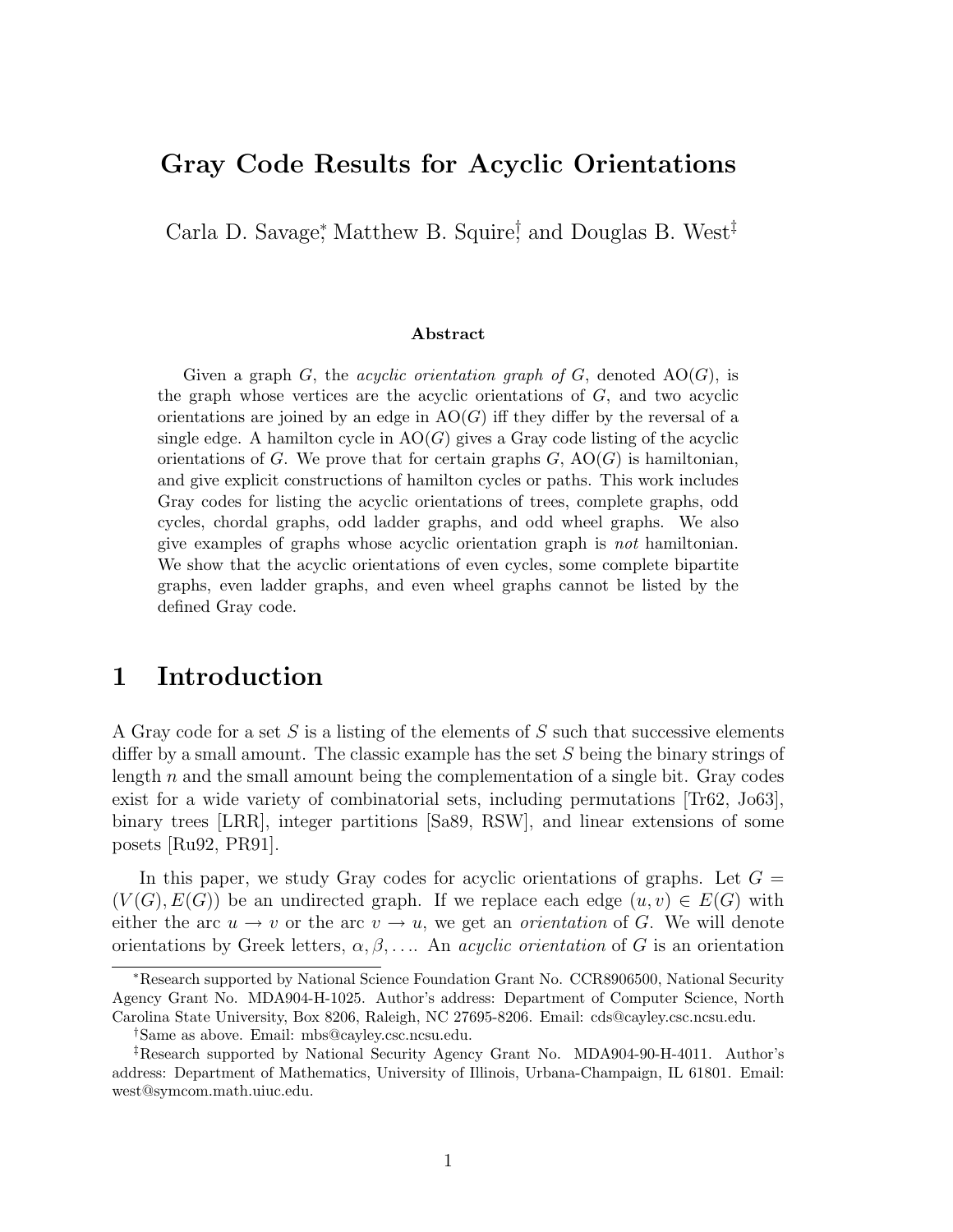which contains no directed cycles. Given  $G$ , let  $A(G)$  denote the set of acyclic orientations of G. We wish to list the elements of  $A(G)$  in such a way that successive elements differ by the reversal of a single edge. We turn this into a hamilton cycle problem in the following way: Given G, define a new graph,  $AO(G)$ , where  $V(AO(G)) = A(G)$ and  $(\alpha_i, \alpha_j) \in E(AO(G))$  if  $\alpha_i$  and  $\alpha_j$  are acyclic orientations which differ by a single edge reversal. A hamilton cycle in  $AO(G)$  gives a cyclic Gray code for the acyclic orientations of G. We refer to  $AO(G)$  as the the acyclic orientation graph of G, or the ao-graph of  $G$ .

Given a graph G, let  $\sigma$  be an orientation and  $e_1, \ldots, e_m$  be a listing of the edges of G. We can represent any orientation  $\alpha$  of G relative to  $\sigma$  as a bit string,  $b_1 \ldots b_m$ , where  $b_i = 0$  if  $e_i$  is oriented identically in both  $\alpha$  and  $\sigma$ , and  $b_i = 1$  otherwise. Given G and a fixed orientation  $\sigma$  of G, we let  $g_{\sigma}(\alpha)$  denote this bit string for the orientation  $\alpha$ . Using this representation, it is easy to see that ao-graph is a subgraph of the m-cube, and is thus a bipartite graph. Relative to  $\sigma$ , each orientation  $\alpha$  can be classified as even or odd based upon the number of ones in  $g_{\sigma}(\alpha)$ . We denote the set of even acyclic orientations of G relative to  $\sigma$  as  $E_{\sigma}(G)$ . Analogously, we denote the set of odd acyclic orientations of G relative to  $\sigma$  as  $O_{\sigma}(G)$ . We let  $|g_{\sigma}(\alpha)|$  represent the number of ones in  $g_{\sigma}(\alpha)$ , or the number of arcs of  $\sigma$  one must reverse to get  $\alpha$ .

We will study the ao-graph for special classes of graphs. Definitions of acyclic graphs, trees, cycles, and complete graphs can be found in Bondy & Murty [BM76]. We use  $C_n$  and  $K_n$  to denote the cycle and complete graph on n vertices, respectively. Given disjoint sets,  $X$  and  $Y$ , the *complete bipartite graph* with partite sets  $X$  and Y has vertex set  $X \cup Y$ , and edges  $(x, y)$  for all  $x \in X$  and  $y \in Y$ . When  $|X| = m$ and  $|Y| = n$ , we denote this graph as  $K_{m,n}$ . A *ladder graph* is the Cartesian product of a 2-path and an *n*-path. In particular,  $L_n$  consists consists of paths  $x_1, \ldots, x_n$  and  $y_1, \ldots, y_n$  plus the edges  $(x_i, y_i)$  for  $1 \leq i \leq n$ . The *wheel graph*,  $W_n$ , is formed from  $C_n$  by adding a new vertex adjacent to all the others.

Others have previously studied similar structures based on different types of orientations of graphs. Given G, Pretzel  $[Pr86]$  created a graph  $PD(G)$ , where the vertices of PD(G) are the acyclic orientations of G and  $(\alpha, \beta) \in E(PD(G))$  if we can get  $\beta$ from  $\alpha$  by reversing all edges from a source vertex (a vertex of indegree 0). This operation is called a push-down. Pretzel examined necessary and sufficient conditions for there to be a path from  $\alpha$  to  $\beta$  in PD(G). Note that unlike AO(G), PD(G) is not necessarily connected. Pretzel also extends some of the results for acyclic orientations to general orientations by modifying the adjacency condition of  $PD(G)$ .

Similar work was done on the strong orientations of a graph (also called "strongly connected orientations," meaning orientations in which there is a directed path from each vertex to every other vertex). Given  $G$ , Donald and Elwin [DE93] create a graph Strong(G), where the vertices of  $Strong(G)$  are the strong orientations of a graph, and two strong orientations are adjacent in  $Strong(G)$  if they differ by a simple transformation. The simple transformation consists of reversing the edges of a directed cycle, or of particular directed paths. The main result of Donald and Elwin is that  $Strong(G)$  is itself strongly connected. They also give a polynomial algorithm for finding a path between any two strong orientations in  $Strong(G)$ .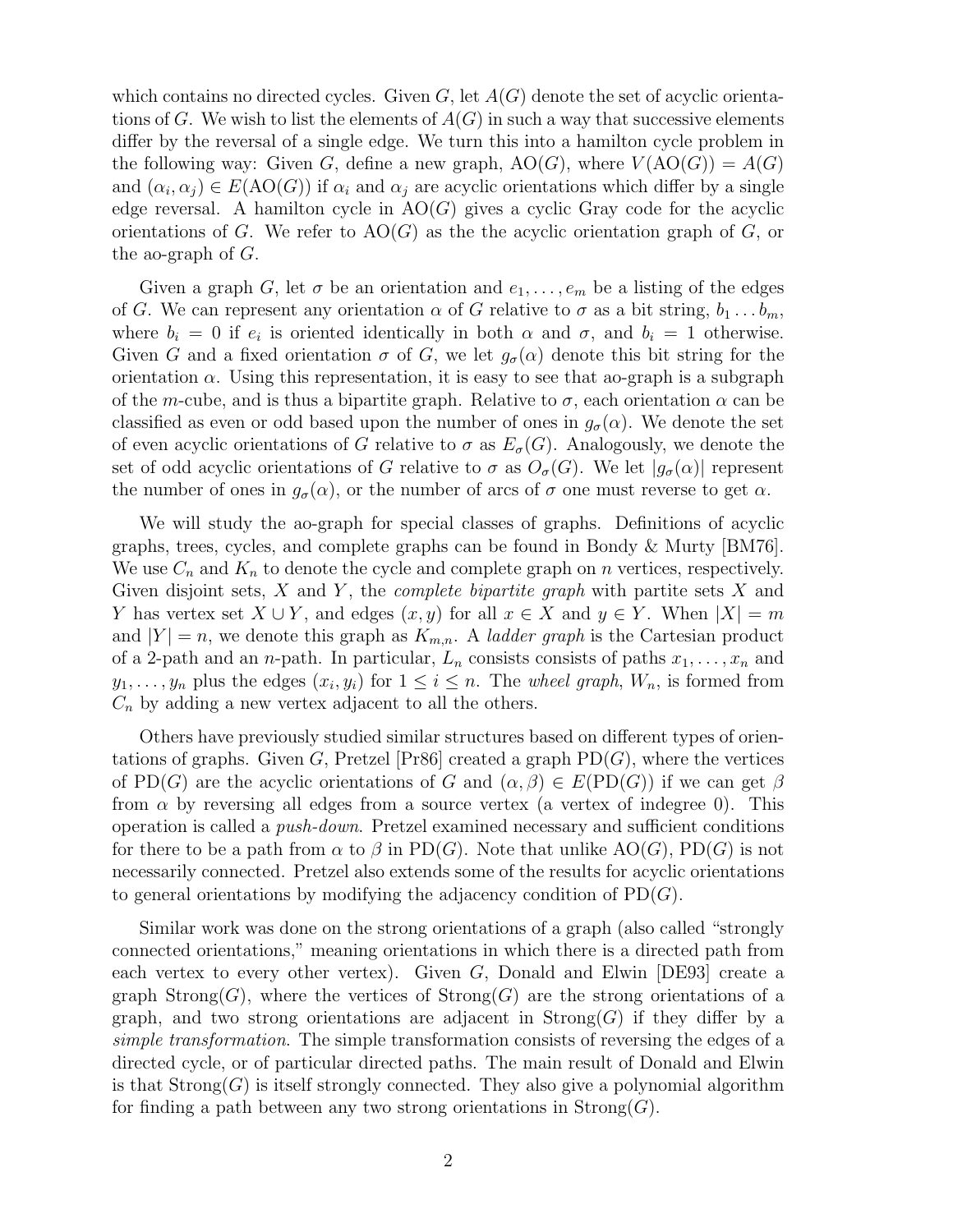The rest of the paper is organized as follows. In Section 2 we give two examples of graphs where a hamilton cycle in the ao-graph corresponds to some previously defined Gray codes, and give a proof on the connectedness of  $AO(G)$ . Section 3 contains examples of graphs whose ao-graphs are not hamiltonian, and therefore have no Gray code listing as defined in this work. This section contains proofs that when n is even,  $C_n$ ,  $L_n$ ,  $W_n$ , and  $K_{m,n}$   $(m > 1)$  cannot be listed in Gray code sequence. In Section 4, we construct a Gray code for  $C_n$ ,  $L_n$ , and  $W_n$  when n is odd. We also give a Gray code for chordal graphs in this section. Section 5 summarizes our work and indicates areas of future research.

# 2 Two Simple Examples

Two of the more basic combinatorial sets are binary strings and permutations. There are well known Gray codes for listing both of these sets. The original binary reflected Gray code  $|\text{Gr53}|$  lists all binary strings of length m such that adjacent strings differ by a single bit. There is a Gray code for permutations [Tr62, Jo63] which lists all permutations of m items such that adjacent permutations differ by a single transposition. Both of these Gray codes are cyclic in that the first and last elements listed also differ in the prescribed way. In this section, we show that both of these Gray codes are generalized by the problem of listing the acyclic orientations of a graph such that successive orientations differ by a single edge reversal.

Let G be an acyclic graph on  $m$  edges. Every orientation of  $G$  is acyclic. Hence, by examining the  $g_{\sigma}(\alpha)$  representation of orientations,  $A(G)$  is easily seen to contain all bit strings of length m. For any orientations  $\sigma$  and  $\alpha$ , reversing an edge in  $\alpha$  is equivalent to complementing a bit in  $g_{\sigma}(\alpha)$ . Two orientations will differ by a single edge reversal iff their bit string representations differ by a single bit. Therefore, listing the acyclic orientations of an acyclic graph  $G$  on  $m$  edges is equivalent to listing bit strings of length  $m$  such that adjacent strings differ by a single bit. This listing is given by the binary reflected Gray code for bit strings.

Let  $G = K_m$ , the complete graph on m vertices, and let  $\alpha$  be an acyclic orientation of G. Given  $\alpha$ , we can list the vertices of G in order of decreasing out-degree. This gives a permutation of the vertices of G. Conversely, given any permutation  $\Pi$  on  $\{1,\ldots,m\}$ , we can get an acyclic orientation of G by orienting the edge  $(i, j)$  as  $i \to j$ iff  $\Pi^{-1}(i) < \Pi^{-1}(j)$ . This gives a bijection between the acyclic orientations of  $K_m$ and the permutations of  $\{1 \dots m\}$ . We can therefore consider the vertices of  $AO(K_m)$ to be permutations.

We now need to determine the edge set of  $AO(K_m)$ . Given an acyclic orientation  $\alpha$ , which arcs in  $\alpha$  can have their direction reversed while keeping the orientation acyclic? The arc  $i \rightarrow j$  can be reversed iff there are no other directed paths from i to j. This occurs when, in the permutation associated with  $\alpha$ , i and j are adjacent. Reversing the arc  $i \rightarrow j$  will transpose the elements i and j in the associated permutation. Therefore, a Gray code for the acyclic orientations of  $K_m$  is equivalent to listing permutations of m elements such that adjacent permutations differ by a single transposition.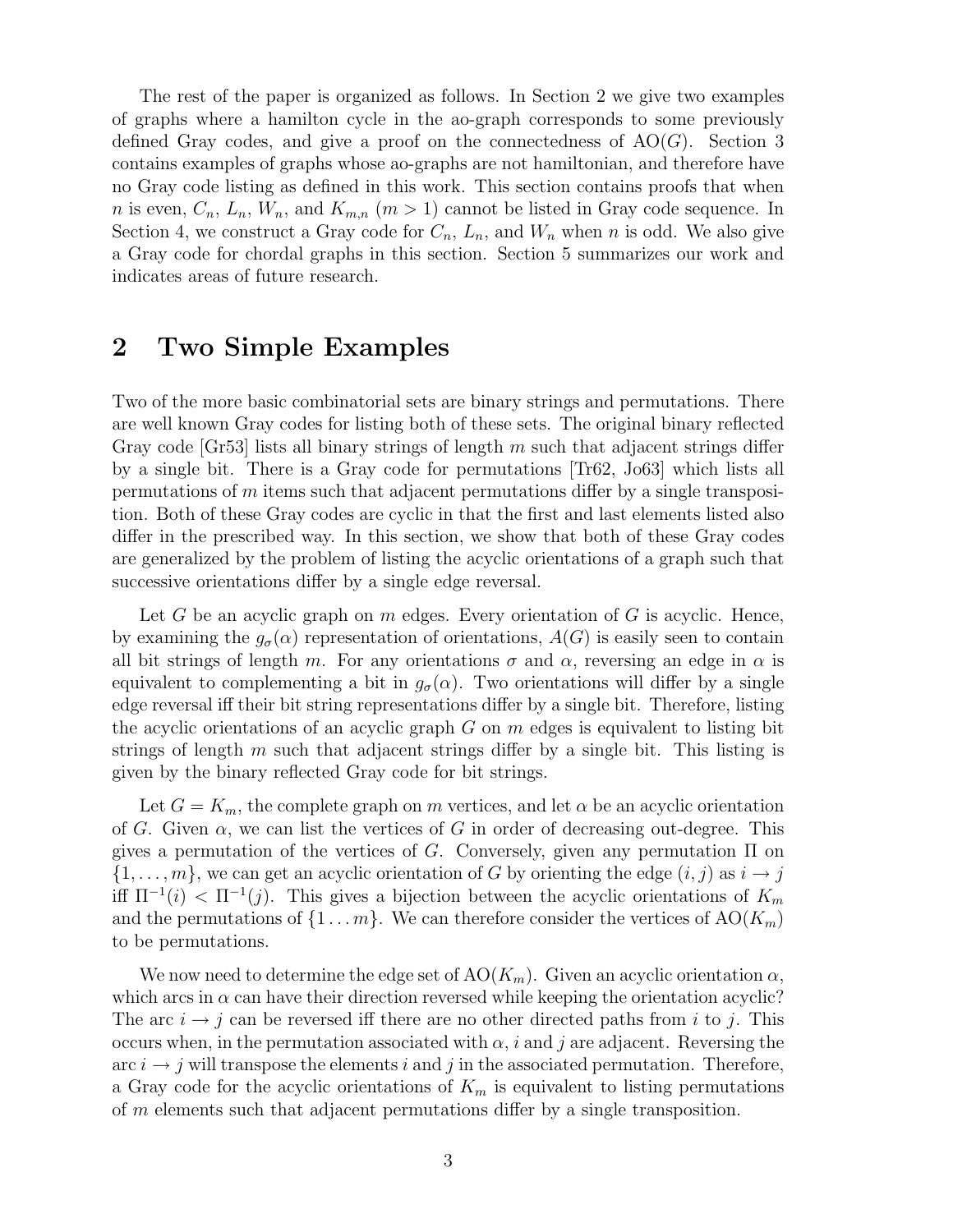These two examples demonstrate the power of the ao-graph. It captures two of the more famous Gray codes as special cases for certain classes of graphs. We will see in Section 4 that other classes of graphs give different structures to the ao-graph. In the next section, we prove that certain ao-graphs are not hamiltonian. However, as we show below, ao-graphs are always connected.

#### **Theorem 2.1** G is a simple graph iff  $AO(G)$  is connected.

**Proof.** G is not simple iff it has a loop or parallel edges. If G has a loop, then  $AO(G)$  has no vertices and is therefore not a graph. If G has parallel edges  $e_1$  and  $e_2$ , let  $\alpha$  be any acyclic orientation of G. In  $\alpha$ ,  $e_1$  and  $e_2$  must be oriented identically. Since we can not reverse the direction of  $e_1$  or  $e_2$  without creating a cycle,  $\alpha$  cannot be connected to any acyclic orientation having  $e_1$  and  $e_2$  oriented in the opposite direction. Therefore, if  $AO(G)$  is connected, G must be simple.

We now prove that if G is simple, then  $AO(G)$  is connected. We give a proof by induction on  $n = |V(G)|$ . If  $n = 1$ , the ao-graph is empty, and the theorem is vacuously true. Assume G has  $n > 1$  vertices, and that for all simple graphs G' on  $n-1$  vertices, the ao-graph of  $G'$  is connected.

Let  $\alpha, \beta \in A(G)$ , and x be a vertex with outdegree 0 in  $\alpha$ . Let  $\alpha'$  and  $\beta'$  be the acyclic orientations of  $G' = G - x$  induced by  $\alpha$  and  $\beta$ , respectively. By induction, we can get from  $\alpha'$  to  $\beta'$  in AO(G') by a sequence of single edge reversals. If we start from  $\alpha$  and perform the same sequence of edge reversals, we do not form a cycle because x has outdegree 0. Let  $\gamma$  be the acyclic orientation obtained from  $\alpha$  and this sequence of reversals. Note that  $\gamma$  differs from  $\beta$  only in the direction of arcs to x. Let  $v_1, \ldots, v_{n-1}$  be a topological sort of  $\beta'$ . To obtain  $\beta$  from  $\gamma$ , examine the vertices of G' in the order  $v_{n-1}, \ldots, v_1$ . When examining  $v_i$ , if  $\beta$  contains the arc  $x \to v_i$ , then reverse this arc in  $\gamma$ . These reversals will not create a cycle because G is simple and  $i < j$  implies that there is no directed path from  $v_j$  to  $v_i$ . Hence, for any  $\alpha, \beta \in A(G)$ , there is a path connecting  $\alpha$  and  $\beta$  in AO(G).  $\Box$ 

### 3 Non-Hamiltonian Acyclic Orientation Graphs

Given that a Gray code for acyclic orientations generalizes some well-known combinatorial Gray codes, we would like to know whether or not every graph can have its acyclic orientations listed in Gray code sequence. Unfortunately, not all graphs give rise to a hamiltonian ao-graph. This is the subject of the current section.

The bit string representation of an orientation tells us that for all  $G$  with  $m$  edges,  $AO(G)$  is a subgraph of the m-cube. As such, it is bipartite. If we fix  $\sigma$ , the two partite sets are  $E_{\sigma}(G)$  and  $O_{\sigma}(G)$ . We will use the following lemma to show that  $AO(G)$ is not hamiltonian for certain G. If  $\alpha \in A(G)$ ,  $\overline{\alpha}$  denotes the acyclic orientation obtained by reversing the direction of every arc of  $\alpha$ . We will use  $a(G), e_{\sigma}(G)$ , and  $o_{\sigma}(G)$  to denote the sizes of the sets  $A(G), E_{\sigma}(G)$ , and  $O_{\sigma}(G)$ , respectively.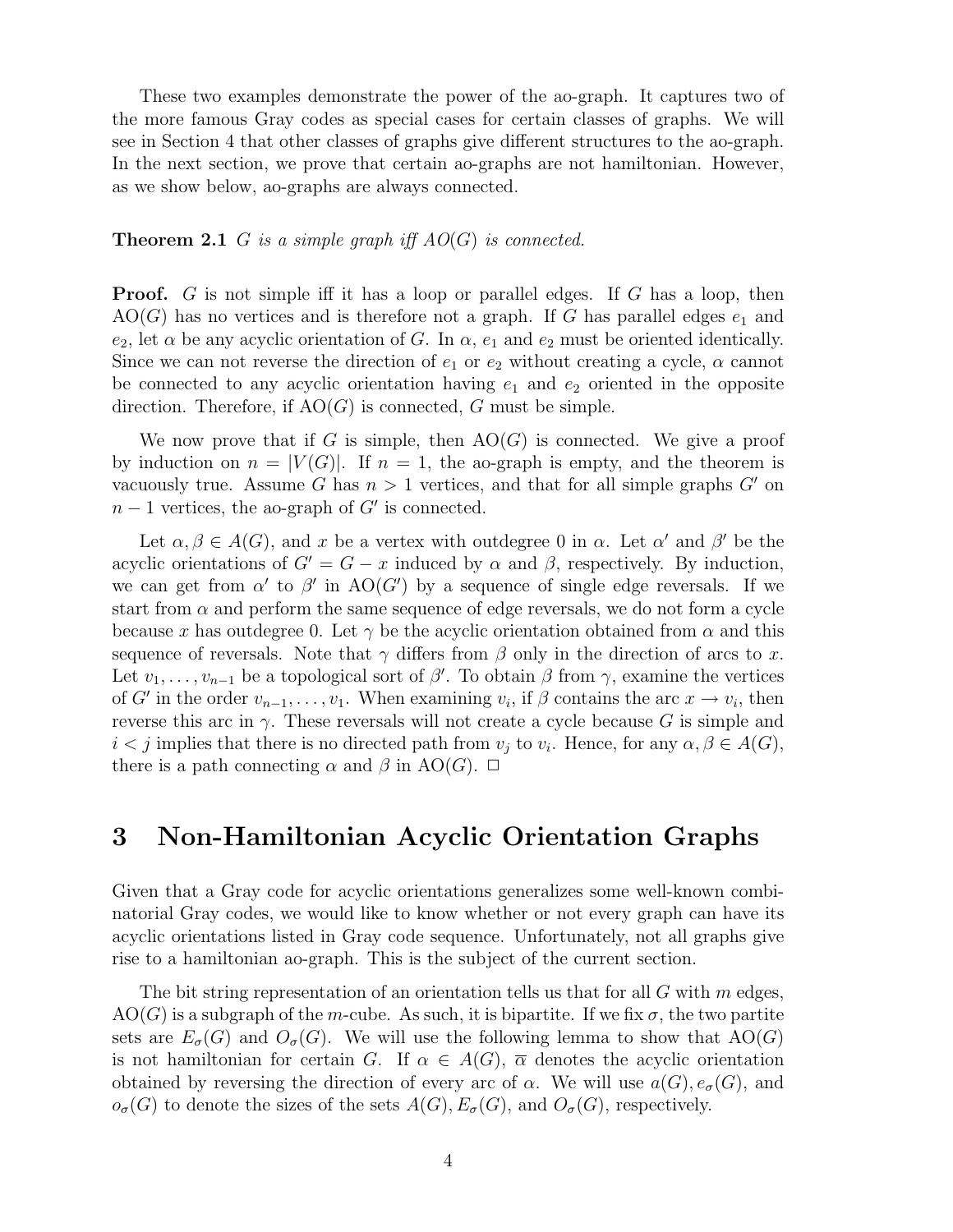**Lemma 3.1** Let G be a graph with an even number of edges. If  $AO(G)$  is hamiltonian, then  $4|a(G)|$ .

**Proof.** Let G be as stated, and  $\alpha \in E_{\sigma}(G)$ . Then  $\overline{\alpha} \in E_{\sigma}(G)$  also. So  $2|e_{\sigma}(G)$ . Similarly,  $2|o_{\sigma}(G)|$ . Since  $AO(G)$  is bipartite and hamiltonian,  $e_{\sigma}(G) = o_{\sigma}(G)$ . But  $a(G) = e_{\sigma}(G) + o_{\sigma}(G)$ , so  $4|a(G)$ .  $\Box$ 

By the above lemma, if G has an even number of edges and we can determine  $a(G)$ is not equivalent to  $0 \pmod{4}$ , we can conclude that  $AO(G)$  is not hamiltonian. For example, when *n* is even,  $C_n$  has an even number of edges. There are only two cyclic orientations of  $C_n$ , so  $a(C_n) = 2^n - 2$ . When n is even, this quantity is not divisible by four. We can conclude that  $AO(C_n)$  is not hamiltonian for even n.

Counting the number of acyclic orientations of a graph, however, is not a simple endeavor. Linial [Li86] shows that it is a  $\#P$ -complete problem. For general graphs, computing  $a(G)$  modulo 4 does not appear any easier. But for some classes of graphs which have a well defined structure, we can use the following idea of Stanley [St73] to determine  $a(G)$ . By *contracting* an edge  $(u, v)$  of G, we mean forming a new graph  $G'$  by replacing the two vertices u and v of G with a single vertex uv in  $G'$  such that if  $(x, u)$  or  $(x, v)$  is an edge of  $G$   $(x \neq u, v)$ , then  $(x, uv)$  is an edge of G'. We let  $G - e$  denote the graph G minus the edge e, and  $G \cdot e$  denote the graph G contracted on the edge e.

**Lemma 3.2 (Stanley [St73])** Let G be a graph. Then

$$
a(G) = a(G - e) + a(G \cdot e).
$$

This lemma enables us to show that certain wheel graphs and certain ladder graphs have ao-graphs which are not hamiltonian.

**Theorem 3.1** For even n,  $AO(W_n)$  is not hamiltonian.

**Proof.** Let  $w_n$  denote the number of acyclic orientations of  $W_n$ . Let  $G_n$  be obtained from  $W_n$  by deleting one of the outer edges, and let  $g_n$  denote the number of acyclic orientations of  $G_n$ . Using repeated applications of Lemma 3.2, we get the following recurrence relations:

$$
g_3 = 18
$$
  $w_3 = 24$   
\n $g_n = 3g_{n-1}$   $w_n = w_{n-1} + g_n$ 

Solving these relations, we see that  $g_n = 2 \cdot 3^{n-1}$  and  $w_n = 3^n - 3$ . When *n* is even, 4 does not divide  $w_n$ , so by Lemma 3.1,  $AO(W_n)$  is not hamiltonian.  $\Box$ 

**Theorem 3.2** When n is even,  $AO(L_n)$  is not hamiltonian.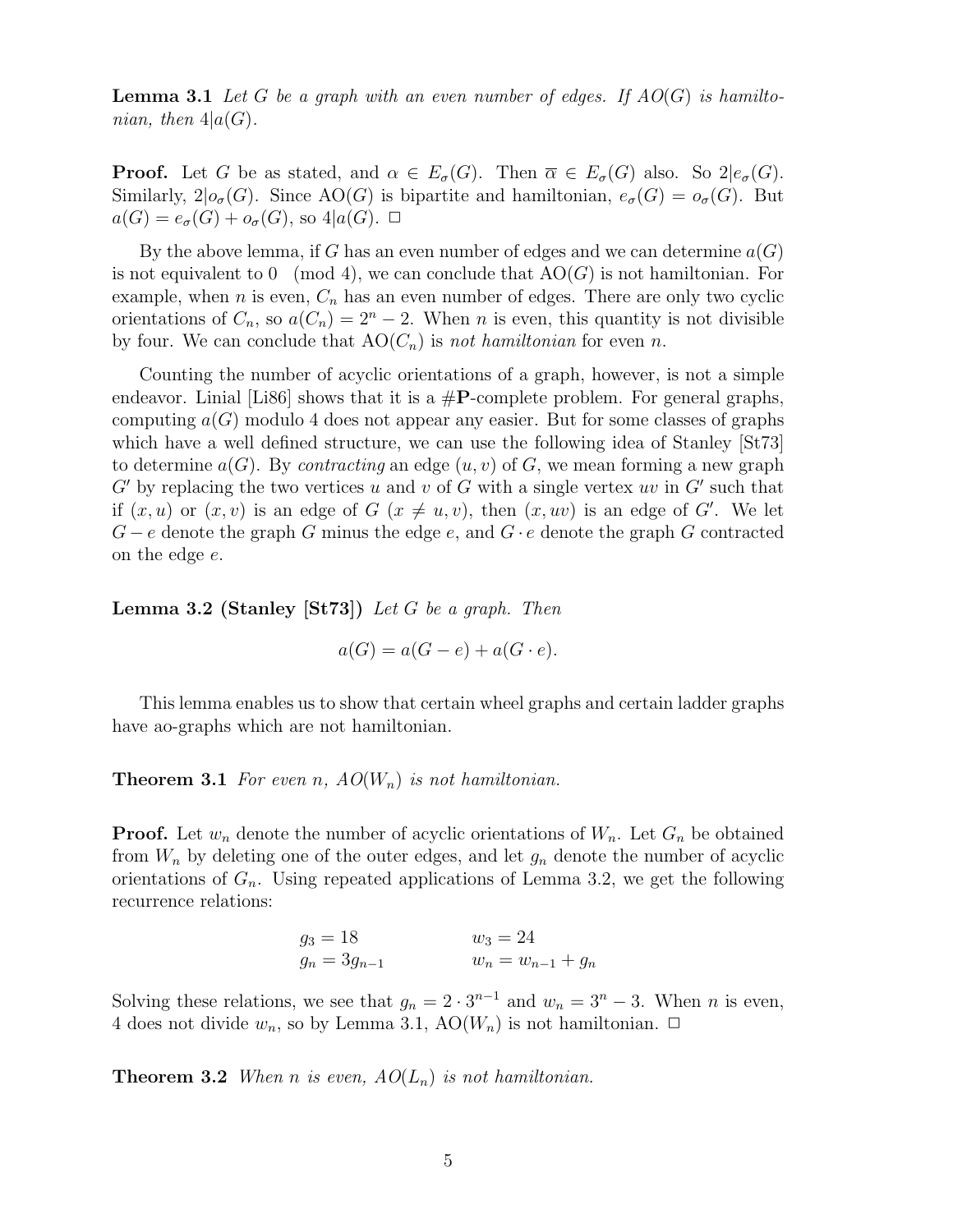**Proof.** Let  $l_n$  denote the number of acyclic orientations of  $L_n$ . By repeated applications of Lemma 3.2, we get the following recurrence:

$$
l_1 = 2
$$
  

$$
l_n = 7l_{n-1}
$$

Hence  $l_n = 2 \cdot 7^{n-1}$ . This number is never divisible by four, so when  $L_n$  has an even number of edges,  $AO(L_n)$  is not hamiltonian.  $L_n$  has an even number of edges iff n is even.  $\Box$ 

There are times when Lemma 3.2 is not strong enough to allow us to develop an equation for the number of acyclic orientations, even just modulo 4. However, if we examine the structure of the acyclic orientations of a specific graph, we can often find another way of computing  $a(G)$ . We demonstrate by determining sufficient conditions to prevent  $AO(K_{m,n})$  from being hamiltonian.

Let  $S(n, k)$  denote the Stirling numbers of the second kind [SW86].  $S(n, k)$  counts the number of set partitions of an n-set into k blocks. Note that for  $n > 1$ ,  $S(n, 1) = 1$ and  $S(n, 2) = 2^{n-1} - 1$ . The formula  $k!S(n, k)$  counts the number of *ordered set* partitions, which are set partitions in which the order of the blocks is important. We denote an ordered set partition of an *n*-set into k blocks as  $P_{n,k}$ . There is an interesting relationship between Stirling numbers of the second kind and acyclic orientations of  $K_{m,n}$  which is given in the following lemma.

**Lemma 3.3** There exists a bijection between acyclic orientations of  $K_{m,n}$  and triples of the form  $(P_{m,k}, P'_{n,k+\epsilon}, \delta)$ , where  $\epsilon \in \{0, \pm 1\}$ ,  $0 \leq k \leq m$ ,  $k+\epsilon \leq n$ , and if  $\epsilon = 0$ then  $\delta \in \{0,1\}$ , else  $\delta = 0$ .

**Proof.** Let  $(P_{m,k}, P'_{n,k+\epsilon}, \delta)$  be such a triple. We get an orientation of  $K_{m,n}$  from this triple in the following way. We will alternate the blocks of  $P_{m,k}$  and  $P'_n$  $_{n,k+\epsilon}^{\prime}$  to form a linear arrangement of all blocks, and direct any edges of  $K_{m,n}$  from earlier blocks to later blocks. If  $\epsilon = 0$ , the number of blocks in each ordered set partition is the same, so we can start with either the first block of  $P_{m,k}$  ( $\delta = 0$ ), or the first block of  $P'_n$  $_{n,k}$  $(\delta = 1)$ . If  $\epsilon \neq 0$ , there are more blocks in one ordered set partition than the other. Begin the sequence of alternating blocks with the first block of the partition which has more blocks. In this way, each such triple gives an orientation of  $K_{m,n}$ .

Conversely, given an acyclic orientation  $\alpha$  of  $K_{m,n}$  we can reverse the process to get such a triple. We refer to the two partite sets of  $K_{m,n}$  as X and Y. Since  $\alpha$  is acyclic, there exists a vertex of indegree zero. Note that since every  $x \in X$  is adjacent to every  $y \in Y$ , the vertices of indegree zero must all be in X or in Y, never in both. WLOG, we can assume the vertices of indegree zero are in  $X$ . We let our first block of  $P_{m,k}$  be the l vertices of indegree zero in X. Remove all such vertices from  $K_{m,n}$ . We are left with an acyclic orientation of  $K_{m-l,n}$ . Now all vertices of indegree zero are in Y, and we can define our first block of  $P_{n,k+\epsilon}$  to be this collection of vertices. If we continue forming a block out of the vertices of indegree zero, we will terminate with a sequence of alternating blocks of the X and Y vertices. These blocks give ordered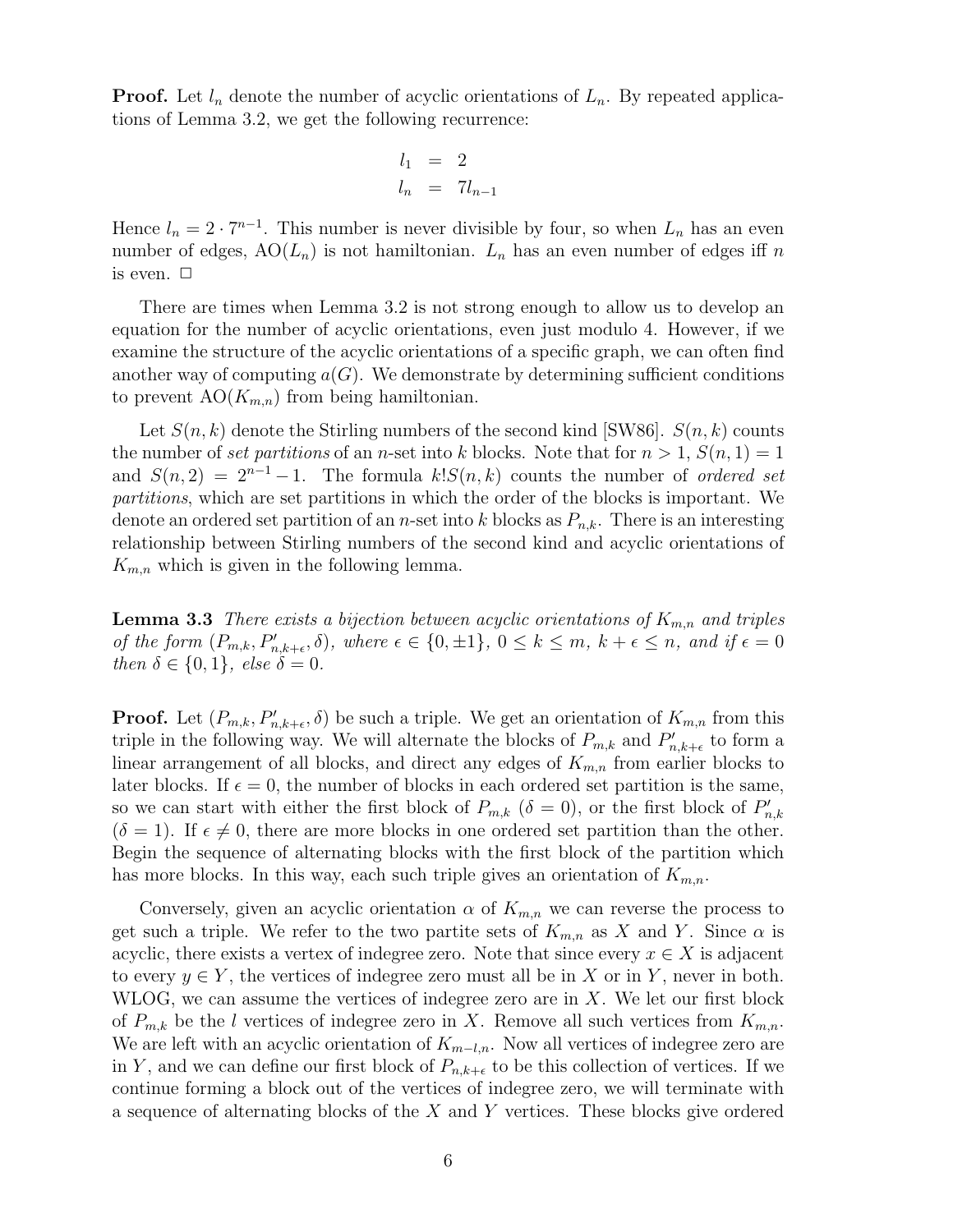set partitions of m and n. If the number of blocks in each partition is the same, we set  $\epsilon = 0$  and  $\delta = 0, 1$  depending whether the sequence of blocks started with a block of X or Y, respectively. Otherwise, the number of blocks differs by 1, so we set  $\delta = 0$ and  $\epsilon = -1, 1$  depending if there are more blocks of X or Y, respectively. This gives a bijection between such triples and acyclic orientations of  $K_{m,n}$ .  $\Box$ 

So the acyclic orientations of  $K_{m,n}$  correspond to pairs of ordered set partitions, under appropriate restrictions. We know that the number of ordered set partitions of n into k blocks is equal to  $k!S(n, k)$ . Using this information, we can prove that certain  $AO(K_{m,n})$  are not hamiltonian.

**Theorem 3.3** Let m and n be such that  $m, n > 1$  and  $2 | mn$ . Then  $AO(K_{m,n})$  is not hamiltonian.

Proof. Lemma 3.3 gives a way of counting the number of acyclic orientations of  $K_{m,n}$ .

$$
a(K_{m,n}) = \sum_{i=1}^{m} S(m,i)i! \left[ S(n,i-1)(i-1)! + 2S(n,i)i! + S(n,i+1)(i+1)! \right]
$$

If  $i \geq 3$  it is easy to see that all terms in the above equation are divisible by four by just looking at the factorial terms. Hence

$$
a(K_{m,n}) \equiv S(m,1) [2S(n,1) + 2S(n,2)] +
$$
  
\n
$$
2S(m,2) [S(n,1) + 4S(n,2) + 6S(n,3)] \pmod{4}
$$
  
\n
$$
\equiv 2 + 2S(n,2) + 2S(m,2) \pmod{4}
$$
  
\n
$$
\equiv 2 + (2^{n} - 2) + (2^{m} - 2) \pmod{4}
$$
  
\n
$$
\equiv 2 \pmod{4}
$$

Note that when  $2|mn$ , the number of edges of  $K_{m,n}$  is even. Therefore, when m and n are as in the theorem, the ao-graph of  $K_{m,n}$  cannot be hamiltonian.  $\Box$ 

Note that if m and n are both odd, Lemma 3.1 no longer applies, so we cannot conclude that  $AO(K_{m,n})$  is not hamiltonian. Also, when  $m = 1, K_{1,n}$  is a tree, and therefore  $AO(K_{1,n})$  is hamiltonian. Thus far, we have been unable to determine the hamiltonicity of  $AO(K_{3,3})$ .

We have given several examples of graphs whose ao-graph is not hamiltonian. In all of our proofs we use the fact that  $AO(G)$  is a bipartite graph and for it to be hamiltonian, it must have the two sets in its bipartition be of equal size. We actually know a little more than what is stated in the theorems. The theorems say that for certain G,  $AO(G)$  does not have a hamilton cycle. The proofs also show that  $AO(G)$ cannot have a hamilton path. When G has an even number of edges, both  $e_{\sigma}(G)$  and  $o_{\sigma}(G)$  are even for any  $\sigma$ . If  $e_{\sigma}(G) \neq o_{\sigma}(G)$ , then they must differ by at least two, and hence  $AO(G)$  cannot even have a hamilton path.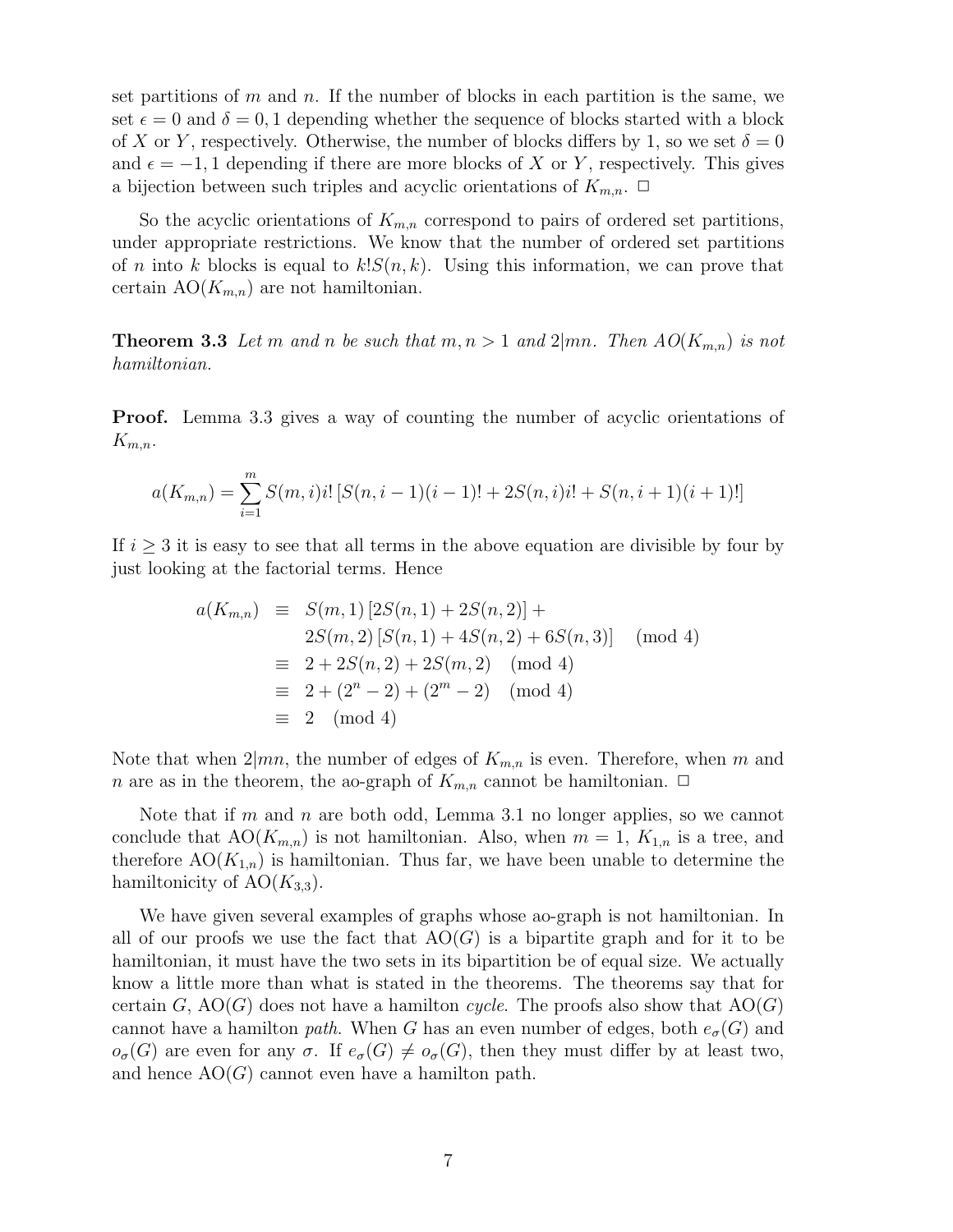### 4 Hamiltonian Acyclic Orientation Graphs

Section 3 showed that in certain cases, there is a parity problem in  $AO(G)$  which prevents it from being hamiltonian. In this section, we look at some of the same classes of graphs when there is no parity problem, and see that, in many cases, we can construct a hamiltonian cycle in  $AO(G)$ .

We first need to introduce some notation. In the following definitions, G and H denote edge disjoint graphs (not necessarily vertex disjoint), and  $G'$  a subgraph of G. Let  $\alpha$  be an acyclic orientation of G and  $\beta$  be an acyclic orientation of H. Since G and H are edge disjoint, we write  $\alpha\beta$  to represent the orientation of  $G \cup H$ where the edges of G are oriented as in  $\alpha$  and the edges of H are oriented as in  $\beta$ . If  $P = \alpha_1, \ldots, \alpha_N$  then  $P^R = \alpha_N, \ldots, \alpha_1$  and  $\overline{P} = \overline{\alpha_1}, \ldots, \overline{\alpha_N}$ . If  $P_1$  and  $P_2$  are lists, then  $P = P_1, P_2$  denotes the concatenation of  $P_1$  and  $P_2$ . If P is a list of orientations of H and  $\alpha$  is an orientation of G, then  $\alpha P$  is the list of orientations of  $G \cup H$  where the edges of G are fixed as in  $\alpha$ , and the orientation of the edges of H changes as it does in P. Finally, if  $\beta$  is an acyclic orientation of G', we denote by  $f_G(\beta)$  the set of acyclic orientations  $G - E(G')$  which, when combined with  $\beta$ , are still acyclic. That is

$$
f_G(\beta) = \{ \delta | \delta \in A(G - E(G')), \beta \delta \in A(G) \}
$$
 (1)

We sometimes refer to the set  $f_G(\beta)$  as the set of acyclic extensions of  $\beta$  to G because  $\beta f_G(\beta)$  are the acyclic orientations of G which are equivalent to  $\beta$  on G'.

### 4.1 A Hamilton Cycle in  $AO(G)$  for Chordal G

The first set of graphs we examine are *chordal*, or triangulated, graphs. Let G be a graph. A cycle  $v_1, \ldots, v_k$  of G is *chordless* if G does not contain an edge of the form  $(v_i, v_j)$  where  $|i - j| \neq 1$  modulo k. We call G a *chordal* graph if it has no chordless cycles of length greater than 3. We use two facts about chordal graphs from Golumbic  $[G_080]$ . First, if G is chordal, then there exists a vertex x such that the neighborhood of x is a clique. Secondly, all induced subgraphs of a chordal graph are chordal.

**Theorem 4.1** If G is chordal, then  $AO(G)$  is hamiltonian.

**Proof.** We give a proof by induction on  $n = |V(G)|$ . If  $n = 1$ , the theorem is vacuously true. Let G be a chordal graph,  $|V(G)| = n > 1$ , and assume the theorem for all chordal graphs on  $n-1$  vertices. By our first fact on chordal graphs, we know there exists a vertex  $v_0$  such the neighborhood of  $v_0$  is a clique. Let  $G' = G - v_0$ . Let  $v_1, \ldots, v_k$  be the neighbors of  $v_0$  in  $\tilde{G}$ , and let E' denote the set of edges  $\{(v_0, v_i) | 1 \leq i \leq k \}$  $i \leq k$ . We claim that for each  $\alpha \in A(G')$ , there exists a Gray code for  $f_G(\alpha)$  which begins at the orientation having each edge of E' oriented  $v_0 \to v_i$ , and ends at the orientation having each edge of  $E'$  oriented  $v_i \to v_0$ .

Recall that acyclic orientations of the complete graph correspond to permutations of the vertices. Therefore, to each  $\alpha \in A(G')$ , there corresponds a permutation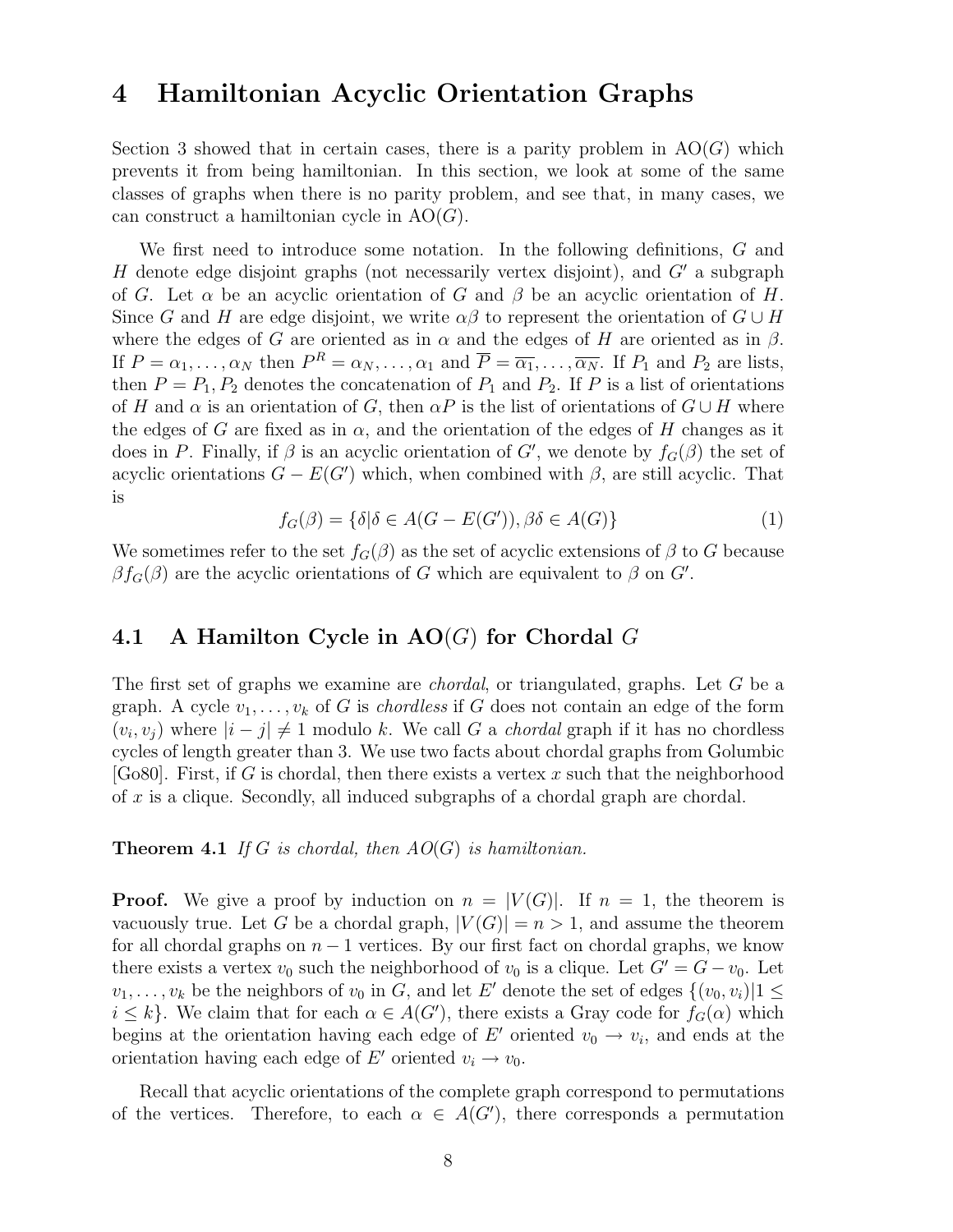of  $1, \ldots, k$ , denoted  $\Pi_{\alpha}$ , determined by the orientation of the k-clique induced by  $\{v_1, \ldots, v_k\}$  in  $\alpha$ . When  $v_0$  is made adjacent to all members of this clique, a  $(k+1)$ clique is formed. Any orientation  $\beta$  of the edges E' such that  $\alpha\beta$  is still acyclic, will induce a permutation  $\Pi_{\alpha\beta}$  of  $0, \ldots, k$ . The relative order of  $1, \ldots, k$  is the same in both  $\Pi_{\alpha}$  and  $\Pi_{\alpha\beta}$ , so that  $\Pi_{\alpha\beta}$  is obtained from  $\Pi_{\alpha}$  by inserting 0 somewhere in  $\Pi_{\alpha}$ . Conversely, inserting 0 after the *i*<sup>th</sup> element of  $\Pi_{\alpha}$ , 0 ≤ *i* ≤ *k*, gives a distinct orientation of the  $(k + 1)$ -clique induced by  $\{v_0, \ldots, v_k\}$ .

If  $\Pi_{\alpha}$  is  $i_1i_2...i_k$ , we can use the permutation representation to list the elements of  $f_G(\alpha)$  in a Gray code sequence by:

$$
0i_1i_2\ldots i_k, i_10i_2\ldots i_k, \ldots, i_1\ldots i_k0.
$$

Denote this sequence by  $P(\alpha)$ . Note that for all  $1 \leq i \leq k$ , the first element of  $P(\alpha)$ includes the arc  $v_0 \to v_i$ , and the last element of  $P(\alpha)$  includes the arc  $v_i \to v_0$ . Therefore, for any  $\alpha_i, \alpha_j \in A(G')$ , the first (last) element of  $P(\alpha_i)$  is the same as the first (last) element of  $P(\alpha_i)$ .

Since  $G'$  is a subgraph of  $G, G'$  is also chordal. By induction, there exists a hamilton cycle  $C = \alpha_1, \ldots, \alpha_N$  of  $AO(G')$ . Note N is even because we can pair with each orientation  $\alpha_i$  the orientation  $\overline{\alpha_i}$ . Also, the last orientation in  $\alpha_i P(\alpha_i)$  differs from the first orientation of  $\alpha_{i+1} P^{R}(\alpha_{i+1})$  by a single edge reversal. We can conclude that

 $\alpha_1 P(\alpha_1), \ \alpha_2 P^R(\alpha_2), \ \ldots, \ \alpha_N P^R(\alpha_N)$ 

is a hamilton cycle in  $AO(G)$ .  $\Box$ 

### 4.2 A Hamilton Cycle in  $AO(C_n)$  and  $AO(L_n)$

Let  $G_1$  and  $G_2$  be graphs with hamiltonian ao-graphs, and let  $C_i = \alpha_{i,1}, \ldots, \alpha_{i,N_i}$ denote a hamilton cycle in  $AO(G_i)$ . If we form G by choosing a vertex  $v_i$  in each  $G_i$ and identifying  $v_1$  with  $v_2$ , we can use the  $C_i$  to get a hamilton cycle C in AO(G), namely  $C = \alpha_{1,1} C_2, \ \alpha_{1,2} C_2^R, \ \ldots, \ \alpha_{1,N_1} C_2^R$ . In this way we can build graphs with hamiltonian ao-graphs from smaller graphs with hamiltonian ao-graphs.

If we try to generalize this idea to identifying pairs of vertices from each  $G_i$ , it does not always succeed. For example, suppose  $G_1$  is a 4-path (a path of 4 vertices), and  $G_2$  is an edge. Both of these graphs have hamiltonian ao-graphs. If we try to identify the ends of the 4-path  $G_1$  with the ends of the 2-path  $G_2$ , we get a 4-cycle. We have already seen that  $AO(C_4)$  is not hamiltonian. Although, in general, this idea does not work, we will give some conditions on the graphs to be combined, and on the vertices to be identified, which allow it to succeed. But first we must present a few more definitions.

**Definition 4.1** Let G be a graph,  $\sigma \in A(G)$ , and  $(i, j) \notin E(G)$ . We say the arc  $i \rightarrow j$  is allowable for the orientation  $\sigma$  of G if there is no directed j to i path in  $\sigma$ .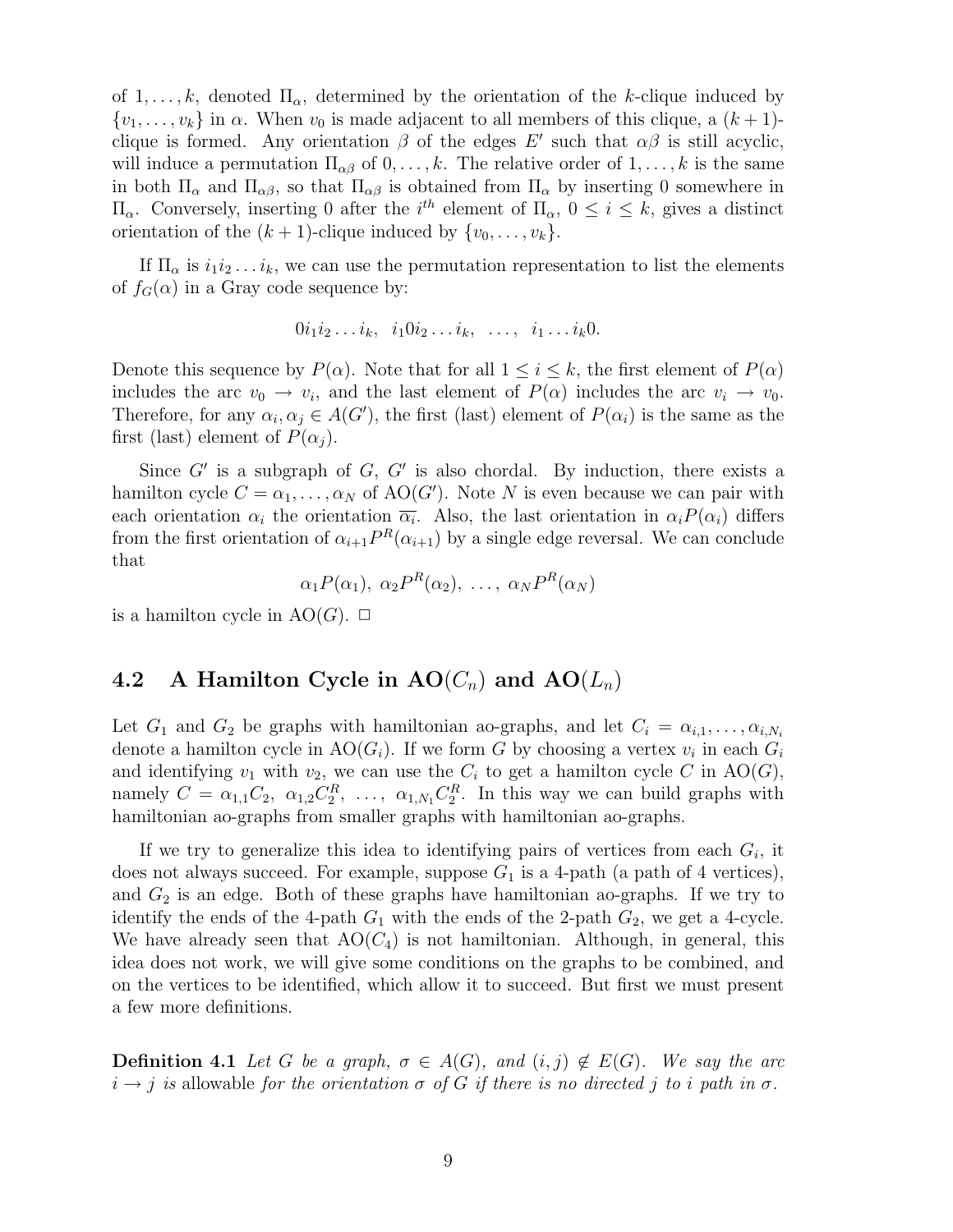**Definition 4.2** Let G be a graph,  $e \in E(G)$ . We say the ao-graph of G is strongly hamiltonian with respect to  $e$  if it has a hamilton cycle  $C$  such that the orientation of e is reversed only twice in C.

An allowable arc for an acyclic orientation can be added to the orientation while leaving it acyclic. A strongly hamiltonian ao-graph with respect to  $(u, v)$  has a hamilton cycle  $C = P_1, P_2$ , where  $P_1$  lists all orientations that include the arc  $u \to v$  and  $P_2$ lists all orientations that include the arc  $v \rightarrow u$ . A condition more restrictive than strongly hamiltonian is given by the following definition.

**Definition 4.3** Let G be a graph,  $(i, j) \notin E(G)$ ,  $e \in E(G)$ . We call the triple  $\langle G, (i, j), e \rangle$  acyclicly adjoinable if there exists a hamilton cycle C in  $AO(G)$  such that:

- e reverses direction only twice in C.
- C can be decomposed into  $C = P_1, P_2, P_3, P_4$  such that
	- $P_i$  has an odd number of vertices for  $i = 2, 4$ . Since the length of C is even, this further implies that the parity of the length of  $P_1$  is the same as the parity of the length of  $P_3$ .
	- For all  $\sigma \in A(G)$ ,  $\sigma \in P_1 \Leftrightarrow j \to i$  is not allowable for  $\sigma$ , and  $\sigma \in P_3 \Leftrightarrow$  $i \rightarrow j$  is not allowable for  $\sigma$ .

We now more precisely define the operation previously described of combining two graphs by identifying a pair of vertices from each graph.

**Definition 4.4** Let  $G_1$  and  $G_2$  be graphs,  $(i_1, j_1) \in E(G_1)$ ,  $(i_2, j_2) \notin E(G_2)$ . Define

$$
H = \langle G_1, (i_1, j_1) \rangle \oplus \langle G_2, (i_2, j_2) \rangle
$$

such that H is the graph formed by identifying  $i_1$  with  $i_2$ ,  $j_1$  with  $j_2$ , and which has  $E(H) = E(G_1) \cup E(G_2).$ 

The following lemma tells us we can combine a strongly hamiltonian graph with an acyclicly adjoinable graph to get another graph whose ao-graph is strongly hamiltonian.

**Lemma 4.1** Let  $G_1$  be a graph such that  $AO(G_1)$  is strongly hamiltonian with respect to the edge  $(i_1, j_1)$ . Let  $G_2$  be a graph,  $e \in E(G_2)$  and  $(i_2, j_2) \notin E(G_2)$ . If  $\langle G_2,(i_2,j_2), e \rangle$  is acyclicly adjoinable and

$$
H = \langle G_1, (i_1, j_1) \rangle \oplus \langle G_2, (i_2, j_2) \rangle,
$$

then  $AO(H)$  is strongly hamiltonian with respect to e.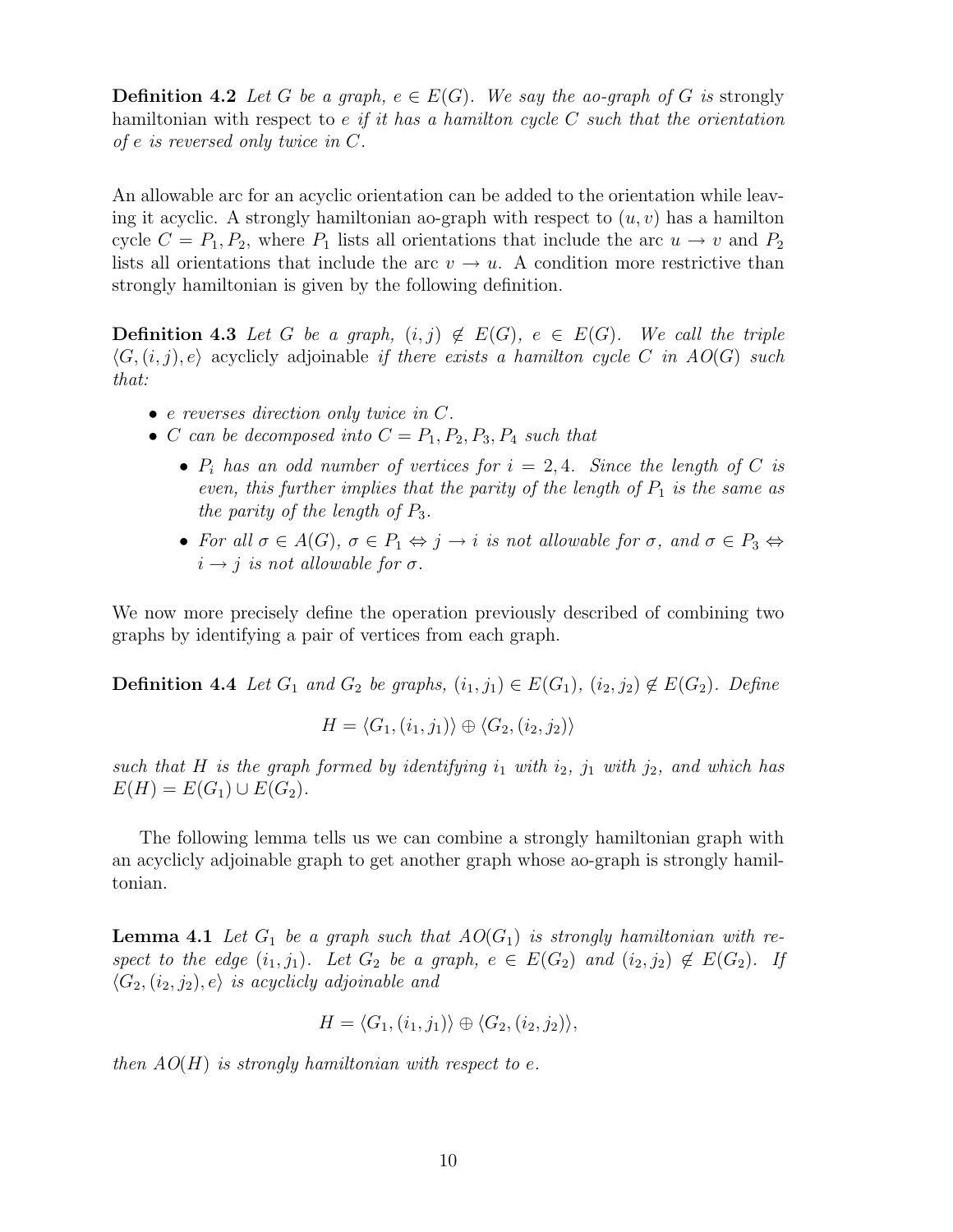

Figure 1: Patching cycles together.

**Proof.** Since the ao-graph of  $G_1$  is strongly hamiltonian with respect to  $(i_1, j_1)$ , we can find a hamilton cycle  $C_1 = P_1, P_2$  of  $AO(G_1)$ , where  $P_1$  is a path through all acyclic orientations of  $G_1$  that include the arc  $i_1 \rightarrow j_1$ , and  $P_2$  is a path through all the acyclic orientations of  $G_1$  which include the arc  $j_1 \rightarrow i_1$ .

Since  $\langle G_2, (i_2, j_2), e \rangle$  is acyclicly adjoinable, there exists a hamilton cycle  $C_2 =$  $Q_1, Q_2, Q_3, Q_4$  in  $AO(G_2)$  such that (1) the arc  $j_2 \rightarrow i_2$  is allowable for all orientations not listed in  $Q_1$  (2) the arc  $i_2 \rightarrow j_2$  is allowable for all orientations not listed in  $Q_3$ (3) the length of  $Q_i$  is odd for  $i = 2, 4$ , and (4) e reverses direction only twice in C. Denote the list  $Q_i$  as  $\gamma_{i,1}, \ldots, \gamma_{i,n_i}$ .

Given any acyclic orientation  $\alpha$  of H, we can write it as  $\alpha = \beta \gamma$ , where  $\beta$  is an acyclic orientation of  $G_1$  and  $\gamma$  is an acyclic orientation of  $G_2$ . Similarly, let  $\beta$  be an acyclic orientation of  $G_1$  and  $\gamma$  be an acyclic orientation of  $G_2$ . Then  $\alpha = \beta \gamma$  is an acyclic orientation of H as long as the orientation of the edge  $(i_1, j_1)$  does not cause a cycle for  $G_2$ . Equivalently, if the arc  $i_1 \rightarrow j_1$  is in  $\beta$ , then  $\beta\gamma$  is acyclic if and only if  $i_2 \rightarrow j_2$  is allowable for  $\gamma$ .

The idea behind constructing a hamilton cycle in  $AO(H)$ , which will be made more formal in the following paragraphs, is this: consider a collection of copies of  $C_1$ , one for each acyclic orientation of  $G_2$ . For each acyclic orientation of  $G_2$ , traverse the applicable parts of  $C_1$  (those orientations of  $G_1$  which won't form a cycle with the current orientation of  $G_2$ ). Figure 1 gives an example of this process when  $C_2$  =  $\gamma_{1,1}, \gamma_{2,1}, \gamma_{3,1}, \gamma_{4,1}$ , ie where  $Q_i$  consists of the single orientation  $\gamma_{i,1}$ . Note  $P_1$  contains arc  $i_1 \rightarrow j_1$ , so  $\gamma_{i,1}P_1$  is acyclic except when  $i = 3$ , because  $i_2 \rightarrow j_2$  is not allowable for only  $\gamma_{3,1}$ . Similarly,  $\gamma_{i,1}P_2$  is acyclic except when  $i=1$ .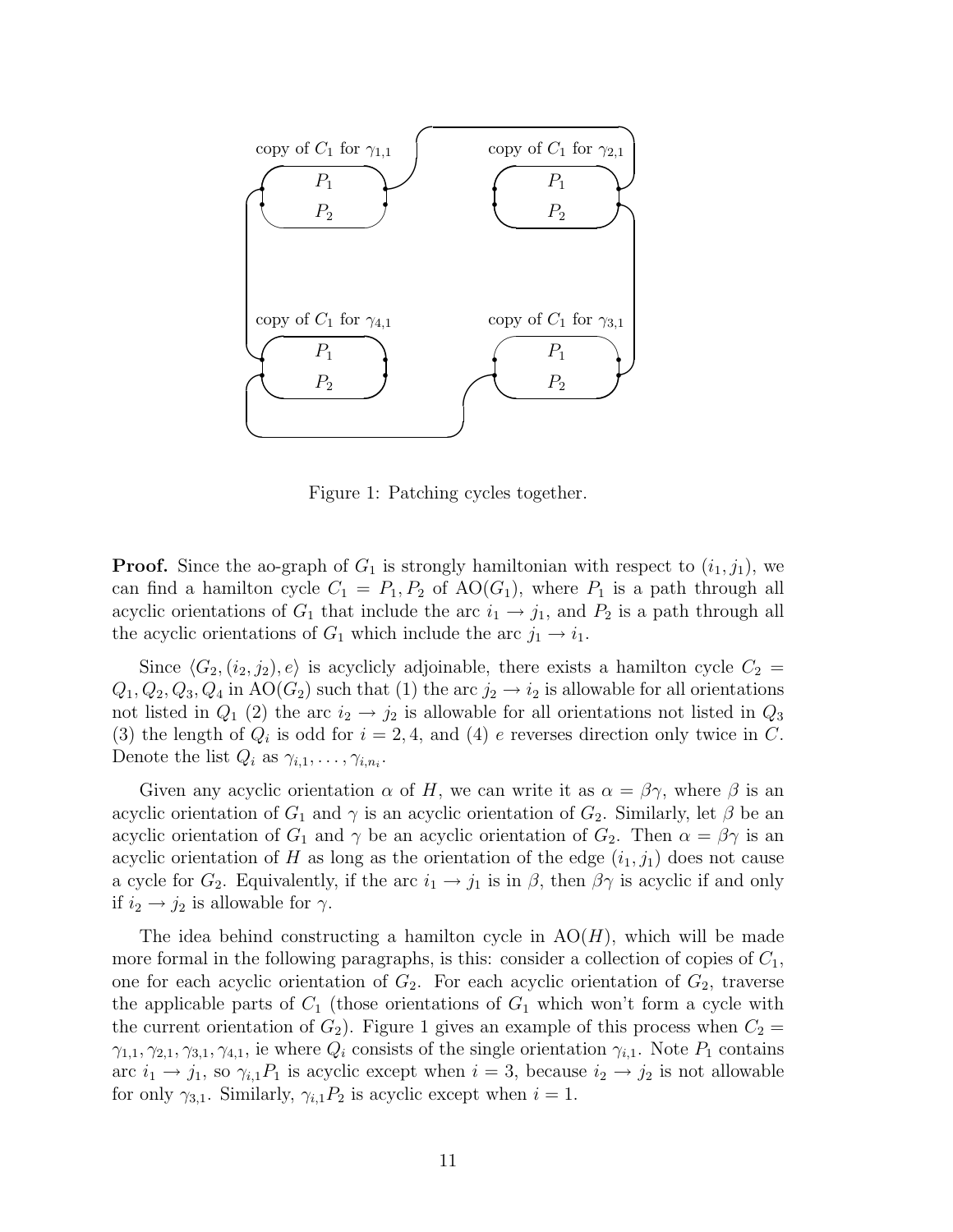More generally, the hamilton cycle of  $AO(H)$  is (assuming  $n_1$  and  $n_3$  odd):

$$
C = P_1 \gamma_{1,1}, P_1^R \gamma_{1,2}, \dots, P_1 \gamma_{1,n_1},
$$
  
\n
$$
(P_1^R, P_2^R) \gamma_{2,1}, (P_2, P_1) \gamma_{2,2}, \dots, (P_1^R, P_2^R) \gamma_{2,n_2},
$$
  
\n
$$
P_2 \gamma_{3,1}, P_2^R \gamma_{3,2}, \dots, P_2 \gamma_{3,n_3},
$$
  
\n
$$
(P_2^R, P_1^R) \gamma_{4,1}, (P_1, P_2) \gamma_{4,2}, \dots, (P_2^R, P_1^R) \gamma_{4,n_4}.
$$

If  $n_1$  and  $n_3$  were even, the first row would end with  $P_1^R \gamma_{1,n_1}$ , the second would begin with  $(P_1, P_2)_{\gamma_{2,1}}$ , etc.

To prove this is a hamilton cycle through the ao-graph of  $H$ , we must show that every acyclic orientation of  $H$  is included in the list, and that consecutive elements differ by the reversal of a single edge. The cycle contains all elements from the direct product  $C_1 \times C_2$ , except those orientations in  $P_1 \times Q_3$  and  $P_2 \times Q_1$ . If  $\beta$  is listed in  $P_1$ , then  $\beta$  contains the arc  $i_1 \rightarrow j_1$ . If  $\gamma$  is listed in  $Q_3$ , then  $i_2 \rightarrow j_2$  is not allowable for  $G_2$ . When we form H we identify  $i_1$  with  $i_2$  and  $j_1$  with  $j_2$ , so the orientation  $\beta\gamma$  is a cyclic orientation of H. Similarly any orientation in  $P_2 \times Q_1$  is a cyclic orientation of H. Therefore, our list contains all of the acyclic orientations of H.

It is clear that elements within  $P_i\gamma$  differ by the reversal of an edge because the elements of  $P_i$  differ by a single edge reversal. Let  $\beta$  be the last orientation in P<sub>1</sub>. Then since  $\gamma_{i,j}$  and  $\gamma_{i,j+1}$  differ by a single reversal, so do  $\beta\gamma_{i,j}$  and  $\beta\gamma_{i,j+1}$ . Therefore, the last element in  $P_1 \gamma_{i,j}$  differs from the first element in  $P_1^R \gamma_{i,j+1}$  by a single reversal. Similarly the last element of  $P_1\gamma_{i,n_i}$  differs from the first of  $P_1^R\gamma_{i+1,1}$ by a single reversal. Hence, we have a hamilton cycle in  $AO(H)$ .

Note that the orientation of  $e$  is reversed only twice in the given cycle (whenever it is reversed in  $C_2$ , so that the ao-graph of H is strongly hamiltonian with respect to  $e. \Box$ 

It was shown in Section 3 that when n is even, neither  $C_n$  nor  $L_n$  have hamiltonian ao-graphs. When  $n$  is odd, however, the previous lemma can be used to construct a hamilton cycle in both  $AO(C_n)$  and  $AO(L_n)$ .

**Theorem 4.2** If n is odd, then  $AO(C_n)$  is strongly hamiltonian with respect to any edge.

**Proof.** Let  $G_1$  the graph consisting of a single edge e. The ao-graph of  $G_1$  is strongly hamiltonian with respect to e. Let  $G_2$  be the *n*-path with  $V(G_2) = \{1, \ldots, n\}$  and  $E(G_2) = \{e_1, \ldots, e_{n-1}\},$  where  $e_i = (i, i + 1)$ . Let  $\sigma \in A(G_2)$  be the orientation consisting of the arcs  $i \to i + 1$  for  $1 \leq i \lt n$ . We can denote any  $\alpha \in A(G_2)$  by  $g_{\sigma}(\alpha)$ , where the i<sup>th</sup> bit of  $g_{\sigma}(\alpha)$  is 0 iff  $\alpha$  contains the arc  $i \to i+1$ . As in Section 2, a Gray code for all bit strings of length  $n-1$  gives a hamilton cycle in AO( $G_2$ ). The binary reflected Gray code [Gr53] is defined by:  $S_n = S_{n-1}0, S_{n-1}^R$ , with  $S_2 = 0, 1$ .

The sequence  $S_n$  gives a hamilton cycle in  $AO(G_2)$  which proves  $AO(G_2)$  is strongly hamiltonian with respect to the edge whose direction is represented by the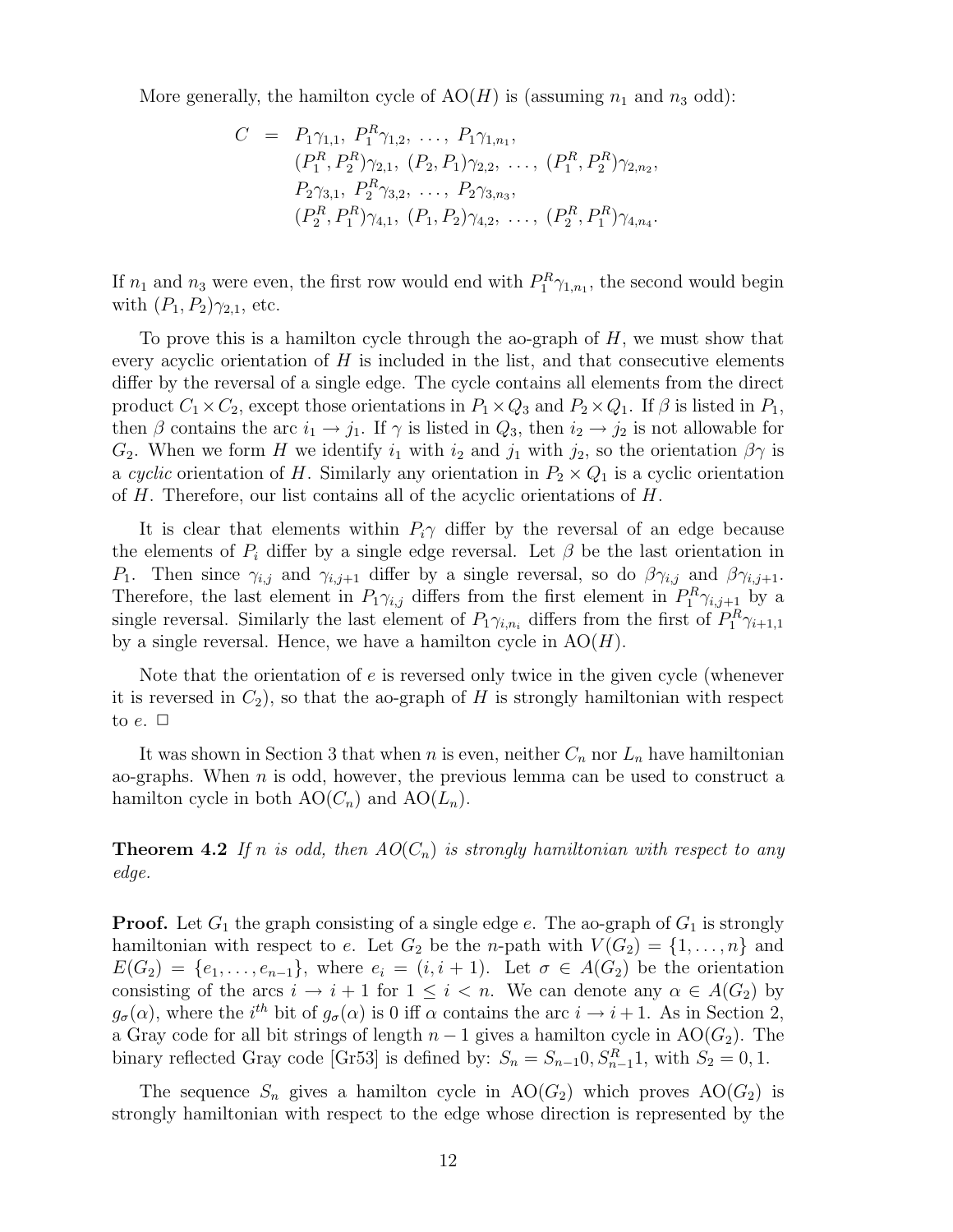final bit, which in this case is the edge  $(n-1, n)$ . The arc  $n \to 1$  is allowable for every element in  $A(G_2)$  except for the orientation  $\sigma$ . Similarly, the arc  $1 \to n$  is allowable except for the orientation  $\bar{\sigma}$ . Both arcs are allowable for all other orientations. We can write  $S_n$  as  $S_n = \sigma$ ,  $P_2$ ,  $\overline{\sigma}$ ,  $P_4$ . When n is odd, both  $P_2$  and  $P_4$  are of odd length. Therefore,  $\langle G_2,(1, n), (n - 1, n) \rangle$  is acyclicly adjoinable.

Let  $H = \langle G_1, e \rangle \oplus \langle G_2,(1,n) \rangle$ . By Theorem 4.1 AO(H) is strongly hamiltonian with respect to edge  $(n-1,n)$ . H is just  $C_n$ . Since  $C_n$  is an edge transitive graph,  $AO(C_n)$  is strongly hamiltonian with respect to any edge (a graph G is edge transitive if for every pair of distinct edges  $e'$  and  $e''$  there exists an automorphism of G which maps  $e'$  to  $e''$ ). Hence the theorem.  $\Box$ 

The following corollary will be necessary for Section 4.3. If Π is a permutation of  $\{1 \ldots, m\}$  and  $b = b_1 \ldots b_m$  is an m-bit string, then we let  $\Pi(b)$  denote the string  $b_{\Pi(1)} \ldots b_{\Pi(m)}$ .

**Corollary 4.2** If n is odd, and if  $\gamma_1, \gamma_2 \in A(C_n)$  differ by a single edge reversal, then there exists a hamilton path in  $AO(C_n)$  starting at  $\gamma_1$  and ending at  $\gamma_2$ .

**Proof.** Let  $C = \alpha_1, \ldots, \alpha_N$  be the hamilton cycle of  $AO(C_n)$  given by Theorem 4.2, and  $\sigma$  be a cyclic orientation of  $C_n$ . Since  $|g_{\sigma}(\gamma_1)|$  and  $|g_{\sigma}(\gamma_2)|$  differ by one, C must contain an edge between an orientation with  $|g_{\sigma}(\gamma_2)|$  ones in its bit string representation and an orientation with  $|g_{\sigma}(\gamma_1)|$  ones in the bit string representation. Let i be such that  $|g_{\sigma}(\alpha_i)| = |g_{\sigma}(\gamma_2)|$  and  $|g_{\sigma}(\alpha_{i+1})| = |g_{\sigma}(\gamma_1)|$ . We can find a permutation  $\Pi$  of  $\{1, \ldots, m\}$  such that such that  $\Pi(g_{\sigma}(\alpha_i)) = g_{\sigma}(\gamma_2)$  and  $\Pi(g_{\sigma}(\alpha_{i+1})) = g_{\sigma}(\gamma_1)$ . Then

 $P = \Pi(g_{\sigma}(\alpha_{i+1})), \ldots, \Pi(g_{\sigma}(\alpha_N)), \Pi(g_{\sigma}(\alpha_1)), \ldots, \Pi(g_{\sigma}(\alpha_i))$ 

gives a Gray code (in the bit string representation) for  $\text{AO}(C_n)$  starting at  $\gamma_1$  and ending at  $\gamma_2$ .  $\Box$ 

We now give a results similar to Theorem 4.2 for ladder graphs.

**Theorem 4.3** If n is odd, then  $AO(L_n)$  is hamiltonian.

**Proof.** Assume the vertices of  $L_{n-2}$  are labeled as in Figure 2 and let G be the 6-vertex graph in Figure 2. Note that  $L_n = \langle L_{n-2}, (2n-5, 2n-4) \rangle \oplus \langle G, (v_1, v_6) \rangle$ . We prove by induction that  $L_n$  is strongly hamiltonian with respect to its rightmost edge  $(e_6)$ . When  $n = 1$  this is obviously true.

Assume  $n \geq 3$ . By induction, assume that the ao-graph of  $L_{n-2}$  is strongly hamiltonian with respect to e. If we can show that  $\langle G,(v_1, v_6), e_6 \rangle$  is acyclicly adjoinable, then by Lemma 4.1, we can conclude  $AO(L_n)$  is strongly hamiltonian with respect to  $e_6$ .

Let  $\sigma$  be the acyclic orientation of G as given by the arrows in Figure 2, and list the edges of G in the order  $e_1, \ldots, e_6$ . Note that the only cyclic orientations  $\alpha$  of G are of the form  $g_{\sigma}(\alpha) = XX1000$  or  $g_{\sigma}(\alpha) = XX0111$ , where X can be a zero or one.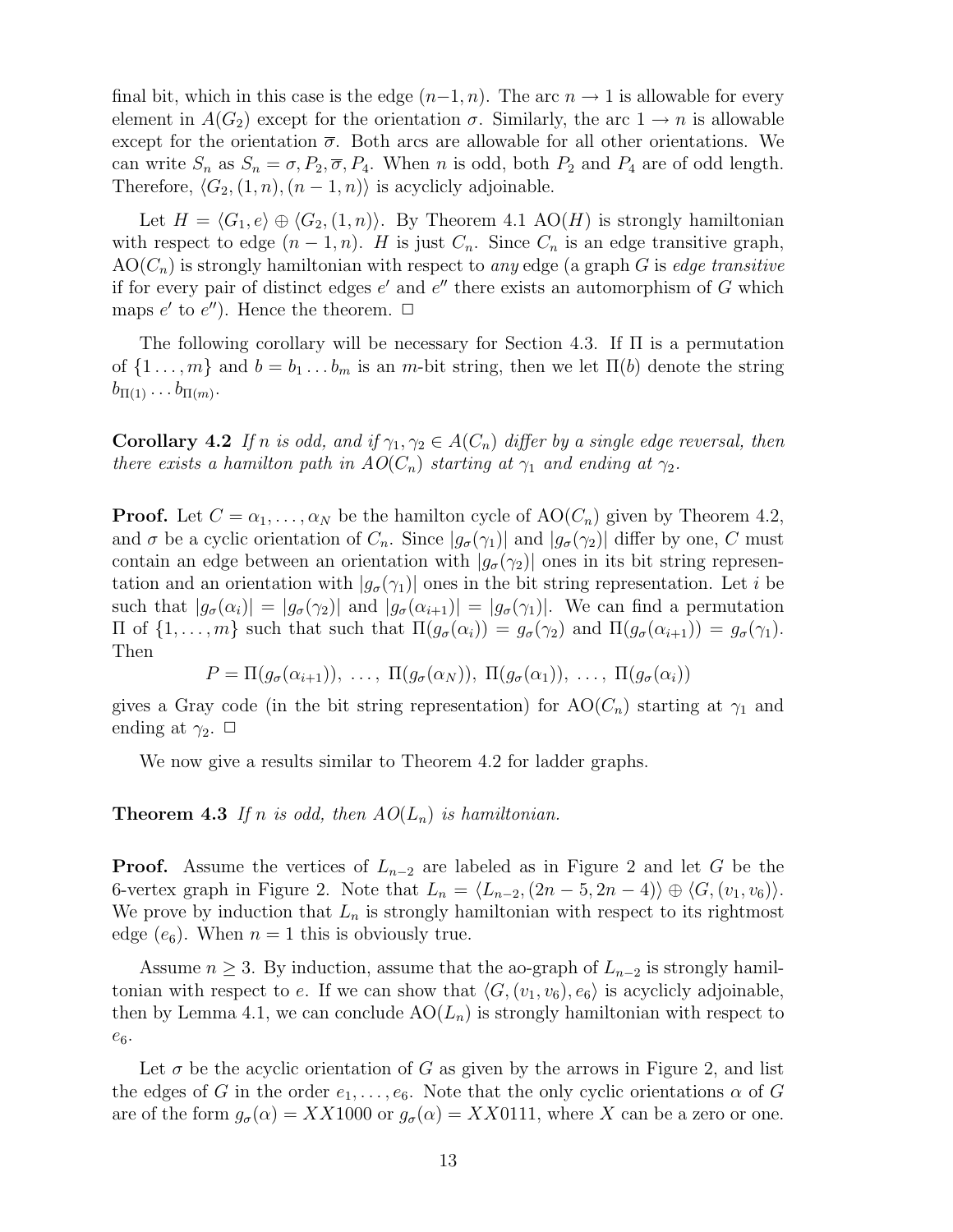

Figure 2:  $L_{n-2}$  and G for building  $L_n$ 

Hence, there are  $2^6 - 8 = 56$  acyclic orientations of G. We use both  $\alpha$  and  $g_{\sigma}(\alpha)$  to represent an orientation interchangeably.

Define  $S = 110, 100, 000, 010, 011, 001, 101$ . Let  $P_1 = 000S$ . Note that  $P_1$  consists of all acyclic orientations of G such that arc  $v_1 \rightarrow v_6$  is allowable but arc  $v_6 \rightarrow v_1$  is not. If we let  $P_3 = 111\overline{S} = \overline{P_1}$ , then  $P_3$  lists the acyclic orientations of G for which  $v_6 \rightarrow v_1$  is allowable, but  $v_1 \rightarrow v_6$  is not.

Define  $P_2$  to be the following sequence of orientations of  $G$ :

$$
P_2 = 100101, 110101, 010101, 010101, 010001, 110001, 110001, 100011, 010011, 011011, 011111, 011101, 011001, 001001, 001101, 001111, 101101, 101001, 101011, 101101, 101001.
$$

 $P_2$  consists of the acyclic orientations of G for which both arcs  $v_1 \rightarrow v_6$  and  $v_6 \rightarrow v_1$ are allowable, and for which  $e_6$  is oriented  $v_4 \rightarrow v_3$  (the last bit is always 1). Finally, let  $P_4 = \overline{P_2}$ .

Let  $C = P_1, P_2, P_3, P_4$ . Then C contains 56 orientations, which is the size of  $A(G)$ . It is easy to check that no orientation is listed twice in our  $P_i$  and that every orientation listed is acyclic. It is also easy to see that consecutive elements in C differ by a single reversal. Note that the last bit, signifying the direction of the edge  $e_6$ , is changed only twice. Also,  $P_2$  and  $P_4$  contain an odd number (21) of vertices. Hence  $\langle G,(v_1, v_6), e_6 \rangle$  is acyclicly adjoinable. By Lemma 4.1 and the principle of induction, we conclude that for odd  $n$ , the ao-graph of the *n*-ladder is hamiltonian. More precisely, it is strongly hamiltonian with respect to the rightmost (or leftmost) edge.  $\Box$ 

### 4.3 A Hamilton Path in  $AO(W_n)$

We will now give a method for constructing a hamilton path in the ao-graph of  $W_n$ when n is odd. Recall that when n is even, by Theorem 3.1,  $AO(W_n)$  can have neither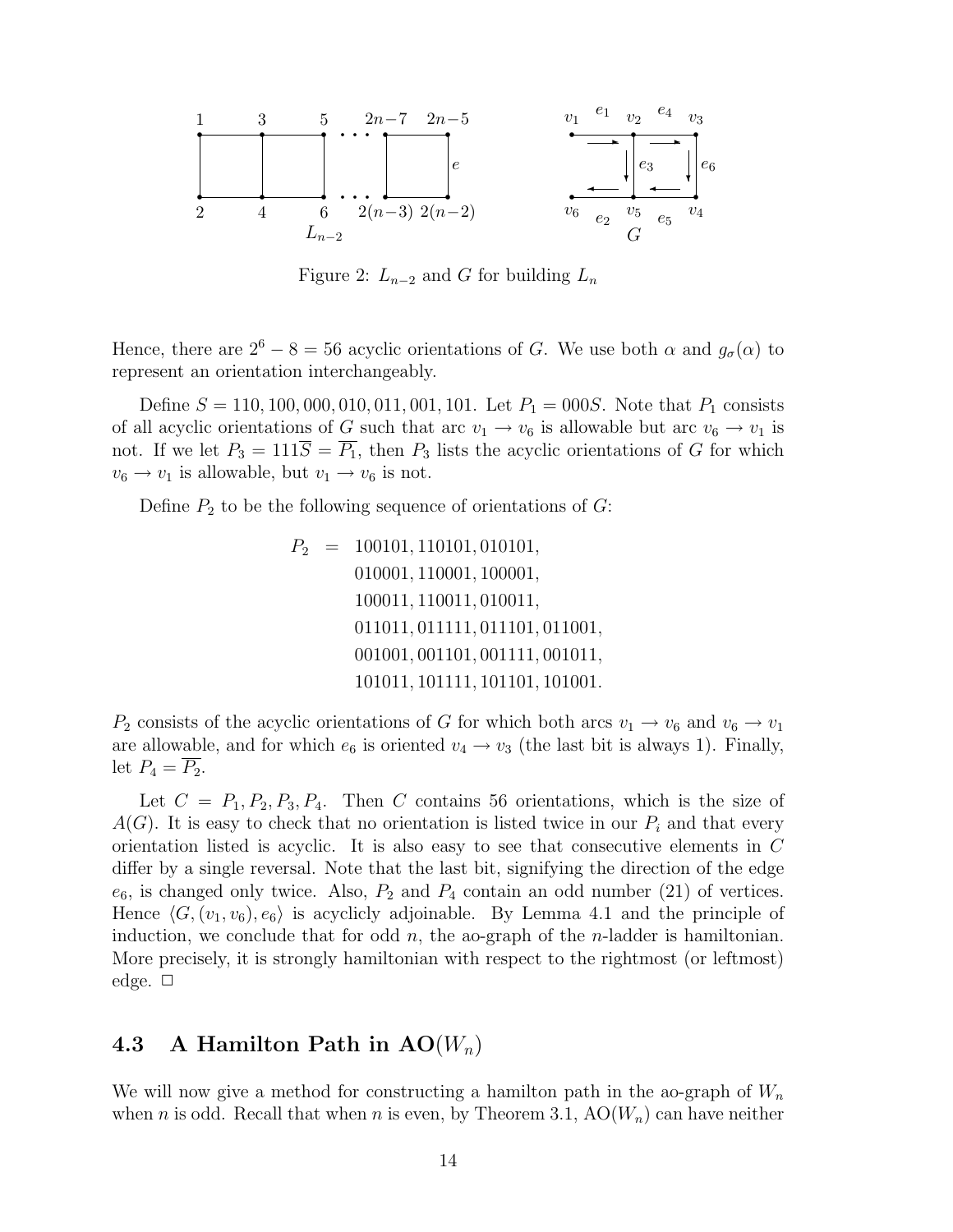a hamilton path nor a hamilton cycle.

First, some preliminaries. We denote the *n*-cube by  $\mathcal{B}_n$ . A bipartite graph with partite sets X and Y,  $|X| = |Y|$ , is called *hamilton laceable* if, given any  $x \in X$  and  $y \in Y$ , there exists a hamilton path beginning at x and ending at y.

#### **Lemma 4.3**  $\mathcal{B}_n$  is hamilton laceable.

**Proof.** Let x and y be given. For x and y to be in different sets of the bipartition, they must differ in an odd number of bit positions. We give a proof by induction on n and  $d(x, y)$ , the number of bits that differ in x and y. If  $n = 1$ , the proof is trivial. Assume  $n > 1$ . If  $d(x, y) = 1$ , x and y differ by a single bit. WLOG, we can assume  $x = 0^n$  and  $y = 0^{n-1}1$ . The binary reflected Gray code [Gr53] provides a sufficient hamilton path.

Now, assume that  $n > 1$  and  $d(x, y) = k > 1$ . Denote  $x = x_1 \dots x_n$  and  $y =$  $y_1 \ldots y_n$ . WLOG, assume  $x_i \neq y_i$  for  $1 \leq i \leq k$ . Let  $\delta_x = \overline{x_2}x_3 \ldots x_n$  and  $\delta_y =$  $y_2\overline{y_3} \ldots \overline{y_k}y_{k+1}\ldots y_n$ . Note that  $x' = x_2\ldots x_n$  and  $\delta_x$  differ by a single bit, while  $y' = y_2 \dots y_n$  and  $\delta_y$  differ by  $k-2$  bits. By induction, there exists a hamilton path  $P_x$  in  $\mathcal{B}_{n-1}$  from x' to  $\delta_x$  and a hamilton path  $P_y$  in  $\mathcal{B}_{n-1}$  from y' to  $\delta_y$ . Note further that  $\delta_x = \delta_y$ . If  $P = x_1 P_x, y_1 P_y^R$ , then P gives a hamilton path in  $\mathcal{B}_n$  from x to y.  $\Box$ 

We now consider the acyclic orientations of the wheel,  $W_n$ . WLOG, we can assume  $V(W_n) = \{v_0, v_1, \ldots, v_n\}$ , where  $v_0$  is the center of the wheel, and the  $v_i$  are numbered clockwise around the wheel. The edges of  $W_n$  can be divided into two disjoint sets: the spokes of  $W_n$ , which are the edges  $(v_0, v_i)$  for  $1 \leq i \leq n$ , are denoted by  $S_n$ , and the remaining edges are denoted by  $C_n$ , because they form a cycle. We can therefore write an orientation of  $W_n$  as  $\alpha\beta$ , where  $\alpha$  is an orientation of  $S_n$ , and  $\beta$  is an orientation of  $C_n$ .

We will show that if  $\alpha$  is an orientation of  $S_n$ , then there is a Gray code for the set  $f_{W_n}(\alpha)$ . Furthermore, we will be able to connect these individual Gray codes together to form a hamilton path in  $AO(W_n)$ . Let  $\sigma_{S_n} \in A(S_n)$  be the orientation of  $S_n$  containing the arcs  $v_0 \to v_i$  for  $1 \leq i \leq n$ . Similarly, let  $\sigma_{C_n}$  be the orientation of  $C_n$  containing the arcs  $v_i \to v_{i+1}$  for  $1 \leq i \leq n$  (addition modn).

Suppose  $\alpha \in A(S_n)$ , and let  $g_{\sigma_{S_n}}(\alpha) = a_1 \dots a_n$ , where  $a_i$  represents the direction of the edge  $(v_0, v_i)$  relative to  $\sigma_{S_n}$ . What is  $f_{W_n}(\alpha)$ ? Well, further suppose that  $a_i = 0$ , and  $a_{i+1} = 1$  for some i. Then for all  $\beta \in f_{W_n}(\alpha) \subseteq A(C_n)$ , if  $g_{\sigma_{C_n}}(\beta) =$  $b_1 \ldots b_n$ , where  $b_i$  represents the direction of the edge  $(v_i, v_{i+1})$ , it must be that  $b_i = 1$ . Similarly, if  $a_i = 1$  and  $a_{i+1} = 0$ , then  $b_i = 0$  for all  $\beta \in f_{W_n}(\alpha)$ . The orientation  $\alpha$  fixes the orientation of the edge  $(v_i, v_{i+1})$  in these cases. In this sense, we can classify all edges of  $C_n$  as fixed or free relative to any orientation  $\alpha$  of  $S_n$ . A free edge can be oriented in either direction independently of the other cycle edges. The only exception to this is when all edges are free, in which case the free edges can be oriented in any way but the two cyclic orientations of  $C_n$ .

If  $g_{\sigma_{S_n}}(\alpha) = a_1 \dots a_n$ , define the *pattern*  $p = p_1 \dots p_n$  for the elements in  $f_{W_n}(\alpha)$ by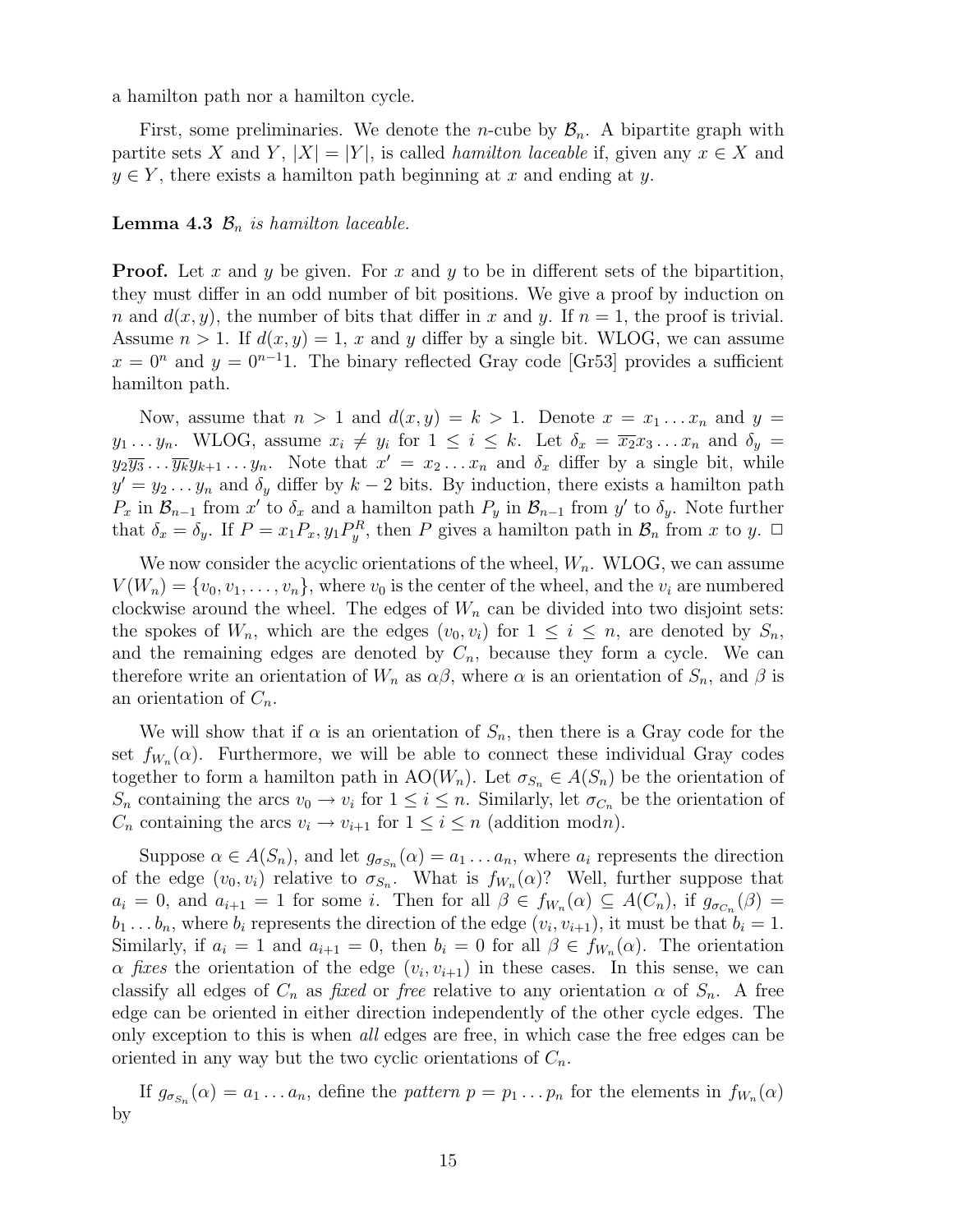- 1. If  $a_i = a_{i+1}, p_i = X$ .
- 2. If  $a_i = 0$ ,  $a_{i+1} = 1$ , then  $p_i = 1$ .
- 3. If  $a_i = 1, a_{i+1} = 0$ , then  $p_i = 0$ .

For example,  $\alpha = 00101$  gives  $p = X1010$ . In this case,  $\alpha$  allows 1 free edge on the cycle. The elements of  $f_{W_n}(\alpha)$  will then be all n bit strings which match this pattern. So, in our example,  $f_{W_n}(\alpha) = \{01010, 11010\}$ . If p is a pattern with k X's, we denote by  $p(b_1 \ldots b_k)$  the bit string with  $b_i$  substituted for the  $i^{th}$  X in p. In our example,  $p(1) = 11010$ . Similarly, if P is a sequence of k-bit strings,  $p(P)$  represents the sequence where the elements of  $P$  are substituted for the  $X$ 's of  $p$ . So, in our example above, if  $P = 0, 1, p(P) = 01010, 11010$ . Define free( $\alpha$ ) to be the number of cycle edges left free by  $\alpha$ . In our example, free $(\alpha) = 1$ . We define the *pattern* distance from pattern p to pattern q, denoted by  $pd(p, q)$ , to be the number of i such that  $p_i = X$  and  $q_i \in \{0, 1\}$ . If there exists an i such that  $p_i, q_i \in \{0, 1\}$ , and  $p_i \neq q_i$ , then we define  $\text{pd}(p, q) = \infty$ . Since a pattern is determined by an orientation of  $S_n$ , we sometimes use the notation free(p) and  $pd(\alpha, \beta)$  interchangeably with free( $\alpha$ ) and  $pd(p, q)$ .

If free( $\alpha$ )  $\lt n$  and p is the pattern of  $\alpha$ , then a hamilton path  $P_k$  in  $\mathcal{B}_k$  would give a Gray code P for  $f_{W_n}(\alpha)$  by  $P = p(P_k)$ . Similarly, if free $(\alpha) = n$ , a hamilton path in  $AO(C_n)$  gives a Gray code for  $f_{W_n}(\alpha)$ . We need to show that we can join these individual Gray codes together to form a hamilton path in  $AO(W_n)$ . Note that the number of fixed edges, which are given by transitions between 0 and 1 in the bit string representation of an orientation, must be an even number. The following lemma says that, in most cases, it is possible to connect these separate hamilton paths of  $f_{W_n}(\alpha_i)$ together in a number of ways.

**Lemma 4.4** Let  $n > 3$  be odd, and let  $\alpha_1, \alpha_2 \in A(S_n)$ . Let  $\beta$  be an arbitrary element of  $f_{W_n}(\alpha_1)$ . If  $1 < free(\alpha_1) < n$  and  $pd(\alpha_1, \alpha_2) < free(\alpha_1)$ , then there exists a Gray code for  $f_{W_n}(\alpha_1)$  starting at  $\beta$  and ending at  $a \beta' \in f_{W_n}(\alpha_1) \cap f_{W_n}(\alpha_2)$ .

**Proof.** Let  $k = \text{free}(\alpha_1)$ . As noted previously, the number of fixed edges must be even, so if *n* is odd, *k* must be odd also. Hence,  $3 \leq k \leq n-2$ .

Let  $p = p_1 \dots p_n$  and  $q = q_1 \dots q_n$  be the patterns for  $\alpha_1$  and  $\alpha_2$ , respectively. Let  $\delta \in \mathcal{B}_k$  be such that  $p(\delta) = \beta$ . Let  $\delta' \in \mathcal{B}_k$  be such that  $\delta$  and  $\delta'$  differ in an odd number of bits and  $p(\delta') \in f_{W_n}(\alpha_2)$ . Such a  $\delta'$  always exists because q fixes only  $\text{pd}(p,q) < k$  of p's k free edges. By Lemma 4.3, there exists a hamilton path P in  $\mathcal{B}_k$ starting at  $\delta$  and ending at  $\delta'$ . Then  $p(P)$  is a Gray code for  $f_{W_n}(\alpha_i)$  beginning with  $p(\delta) = \beta$  and ending at  $p(\delta') = \beta' \in f_{W_n}(\alpha_2)$ .  $\Box$ 

As an example, let  $n = 5$ ,  $\alpha_1 = 11011$ ,  $\alpha_2 = 11001$ . Then  $p = X01XX$  and  $q = X0X1X$ . Let  $\beta = 00100$ . We need to find a hamilton path P of  $\mathcal{B}_3$  starting at 000 and ending some bit string matching  $X1X$  (the second free edge of  $\alpha_1$  is fixed to 1 by  $\alpha_2$ ). By Lemma 4.3, we could end our path at 111 or 010 (ie any orientation with an odd number of 1's).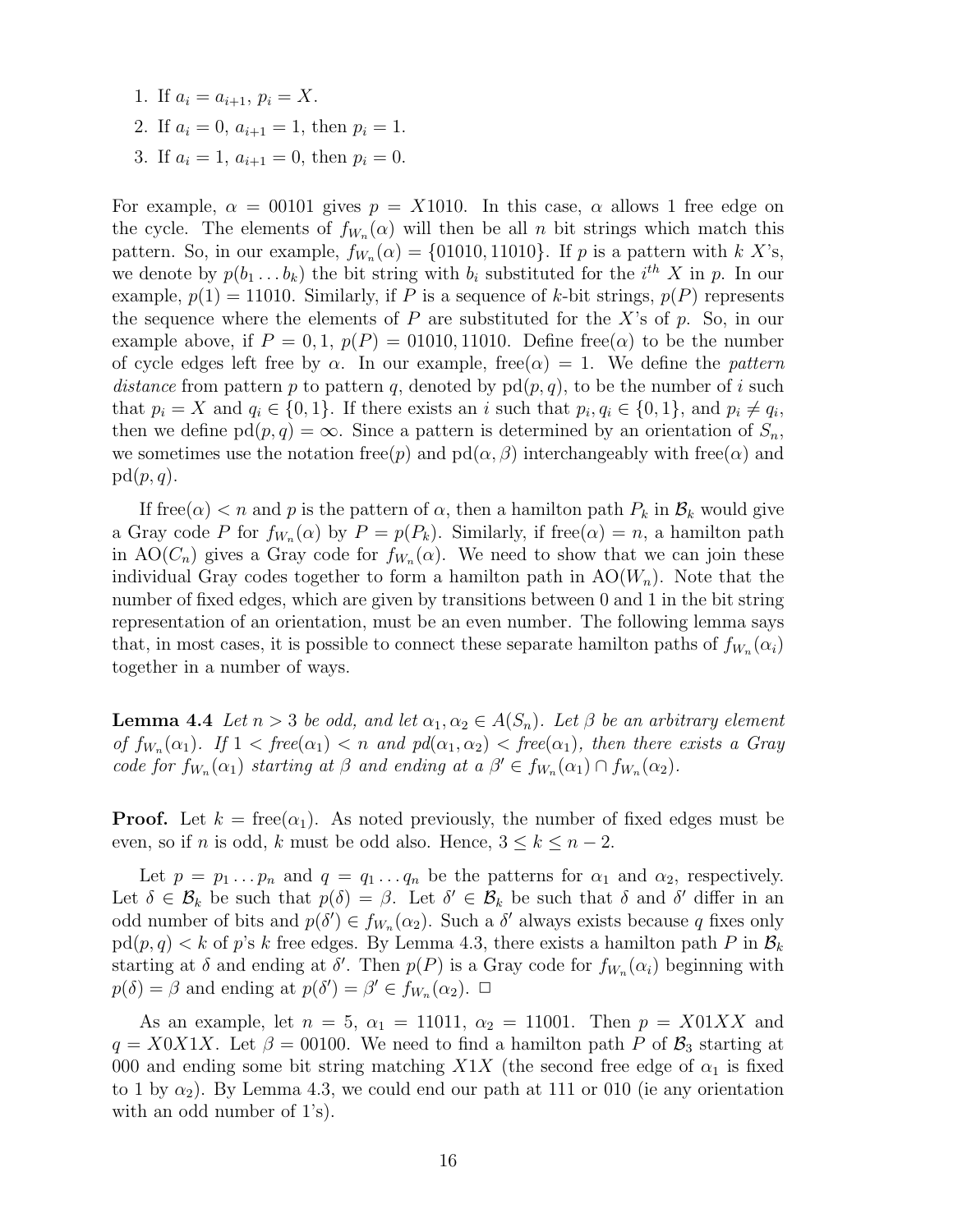When free $(\alpha_1) = 1$ , Lemma 4.4 is not true. For example, let  $\alpha_1 = 10101$ ,  $\alpha_2 =$ 10100, and  $\beta = 01011$ . Then  $p = 0101X$  and  $q = 010X1$ . If we started at  $\beta$ , we would have to finish at 01010, which is not in  $f_{W_n}(\alpha_2)$ . The following lemma gives us a hamilton path in  $AO(S_n) = B_n$  which controls the placement of the  $\alpha$  with  $free(\alpha) = 1.$ 

**Lemma 4.5** If  $n > 1$  is odd, there exists a hamilton path  $P_n$  in  $\mathcal{B}_n$  such that  $P_n$  can be written as  $P_n = Q_1, P, Q_2$ , where  $\alpha \in P$  iff free $(\alpha) = 1$ . Further, P is in one of the following forms:

$$
P = \alpha_1, \dots, \alpha_{n-1}, 0(10)^{(n-1)/2}, \alpha_{n+1}, \dots, \alpha_{2n-1}, 1(01)^{(n-1)/2}
$$
 (2)

or

$$
P = 0(10)^{(n-1)/2}, \alpha_2, \dots, \alpha_n, 1(01)^{(n-1)/2}, \alpha_{n+2}, \dots, \alpha_{2n}.
$$
 (3)

For the unspecified  $\alpha_i$  with  $1 \leq i \leq n$ ,  $\alpha_i$  begins with 0 and ends with 1. For the unspecified  $\alpha_i$  with  $n + 1 \leq i \leq 2n$ ,  $\alpha_i$  begins with 1 and ends with 0. Further,  $\alpha_1$ and  $\alpha_{2n}$  are also adjacent. Also,  $0^n$  is listed in  $Q_1$  and  $1^n$  is listed in  $Q_2$ . Finally, the number of elements in each  $Q_i$  is  $2^{n-1} - n$ .

**Proof.** Let  $P_3 = 000, 001, 011, 010, 110, 100, 101, 111$ . This is a hamilton path of  $\mathcal{B}_3$ of form (2) satisfying all criteria of the lemma. In  $P_3$ ,  $Q_1 = 000$  and  $Q_2 = 111$ . Let  $n \geq 3$  be odd and inductively assume that  $P_n$  is a hamilton path of  $\mathcal{B}_n$  which satisfies the conditions of the lemma. We show how to construct  $P_{n+2}$ .

Write  $P_n = Q_1, P, Q_2$ , where  $\alpha \in P$  iff free $(\alpha) = 1$ , and  $P = \alpha_1, \ldots \alpha_{2n}$ . If  $\alpha \in \mathcal{B}_{n+2}$  and free( $\alpha$ ) = 1, then there exists an i such that  $\alpha = \alpha_i b_1 b_2$ , where  $b_i \in \{0,1\}$ . Hence, to list all  $\alpha \in \mathcal{B}_{n+2}$  with free( $\alpha$ ) = 1, we can list the  $\alpha_i$  and append all possible two bit combinations that keep free $(\alpha_i b_1 b_2) = 1$ . For all  $\alpha_i$  except  $1(01)^{(n-1)/2}$  and  $0(10)^{(n-1)/2}$ , there is only one two bit extension that works (either 01 or 10 depending if in first or second half of list), while for the two exceptions there are three possible two bit extensions that work.

Let  $S_1 = 00, 01, 11; S_2 = 00, 10, 11; S_3 = 10, 11, 01; S_4 = 01, 00, 10; S_5 =$ 00, 01, 11, 10; and  $S_6 = 11, 10, 00, 01$ . In the case that the form of P is given by  $(2)$ , we set

$$
P'' = 0(10)^{(n-1)/2} S_3, \ \alpha_{n-1} 01, \ \ldots, \ \alpha_1 01, \ 1(01)^{(n-1)/2} S_4, \ \alpha_{2n-1} 10, \ \ldots, \ \alpha_{n+1} 10.
$$

Note P'' is now of form (3), and P'' contains all  $\alpha \in \mathcal{B}_{n+2}$  with free( $\alpha$ ) = 1. P'' satisfies all properties given in the lemma. Set

$$
Q'_1 = \alpha_1 S_2, \ \alpha_2 S_2^R, \ \ldots, \ \alpha_{n-1} S_2^R, \ 0(10)^{(n-1)/2} 00
$$
  
\n
$$
Q'_2 = \alpha_{n+1} S_1^R, \ \alpha_{n+2} S_1, \ \ldots, \ \alpha_{2n-1} S_1, \ 1(01)^{(n-1)/2} 11.
$$

The  $Q'_j$  list all  $\alpha = \alpha_i b_1 b_2 \in \mathcal{B}_{n+2}$   $(1 \le i \le 2n$  and  $b_1, b_2 \in \{0, 1\})$  with free $(\alpha) > 1$ . If  $Q_j = \gamma_{j,1} \ldots, \gamma_{j,n_j}$ , note that  $n_j = 2^{n-1} - n$  is odd. Define

$$
Q_1'' = \gamma_{1,1} S_5^R, \gamma_{1,2} S_5, \dots, \gamma_{1,n_1} S_5^R, Q_1'
$$
  

$$
Q_2'' = Q_2', \gamma_{2,1} S_6, \gamma_{2,2} S_6^R, \dots, \gamma_{2,n_2} S_6.
$$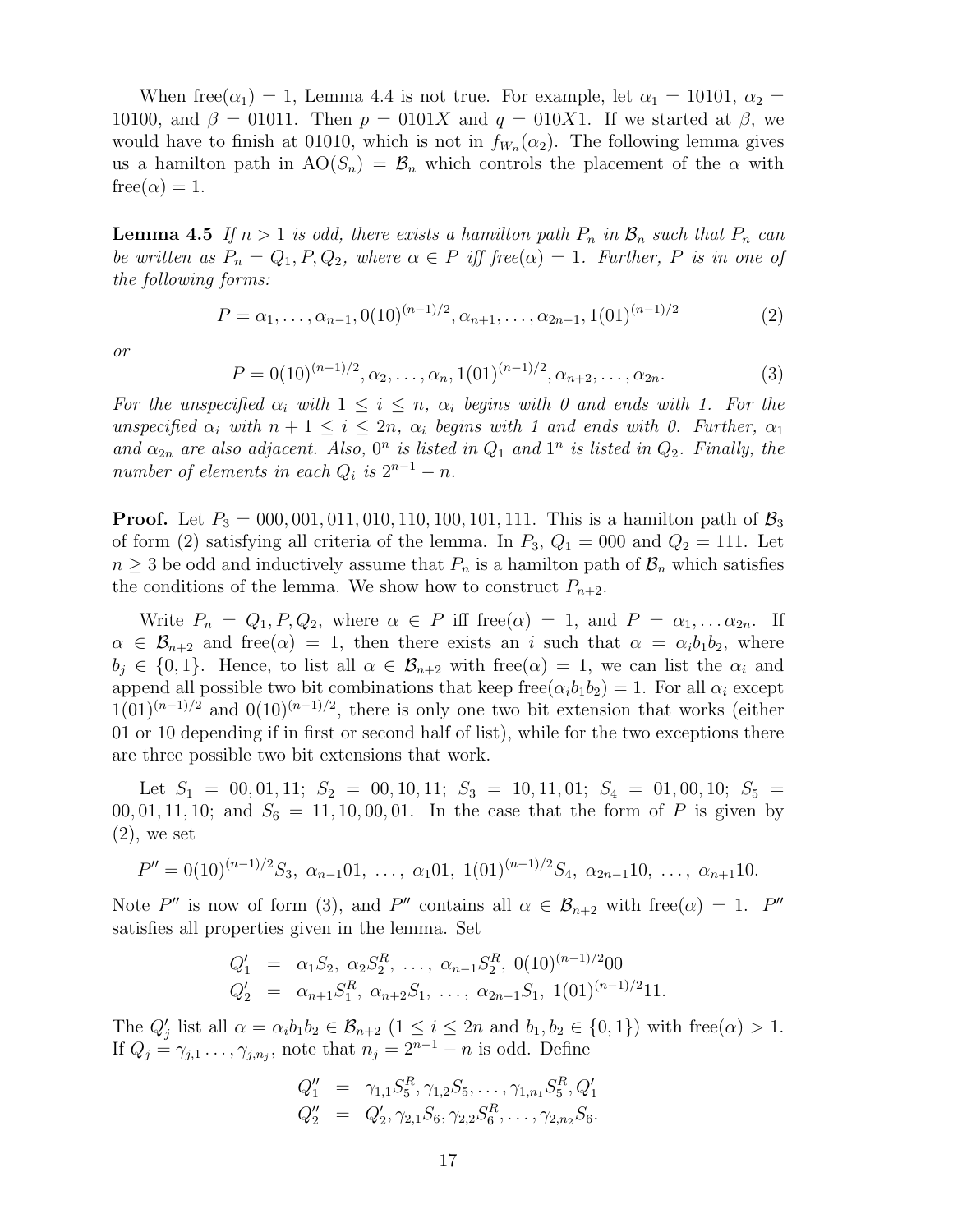The  $Q''_j$  list all  $\alpha \in \mathcal{B}_{n+2}$  which have free $(\alpha) > 1$ . Note that  $0^{n+2}$  is in  $Q''_1$  and  $1^{n+2}$  is in  $Q''_2$ . The length of each  $Q''_j$  is  $4(2^{n-1}-n) + 3(n-1) + 1 = 2^{n+1} - (n+2)$ .

Then  $P_{n+2} = Q''_1, P'', Q''_2$  gives a hamilton path for  $\mathcal{B}_{n+2}$  which satisfies the requirements of the lemma. A similar construction is possible when  $P$  is of the form  $(3)$ .  $\Box$ 

The above lemma gives us a hamilton path in  $AO(S_n)$  which controls where the  $\alpha$ such that free( $\alpha$ ) = 1 are placed. If  $\alpha$  and  $\beta$  are adjacent bit strings, then  $|free(\alpha)$  –  $free(\beta)| \leq 2$ . So Lemma 4.4 tells us, roughly, that when  $1 < free(\alpha) < n$ , we have the flexibility to start a Gray code for  $f_{W_n}(\alpha)$  arbitrarily, and end it in  $f_{W_n}(\beta)$  for an arbitrary  $\beta$  adjacent to  $\alpha$  in  $AO(S_n)$ . We have yet to deal with the case when  $free(\alpha) = n$ , which is done in the following lemma.

**Lemma 4.6** Let  $n \geq 5$  be odd. Let  $\alpha_1 \neq \alpha_2$  both be adjacent to  $1^n$  in  $AO(S_n)$ , and let  $\beta$  be an arbitrary element of  $f_{W_n}(\alpha_1)$ . Then we can find a Gray code  $P_1$  for  $f_{W_n}(\alpha_1)$ beginning at  $\beta$  and terminating at a  $\beta_1 \in f_{W_n}(\alpha_1) \cap f_{W_n}(1^n)$ , and a Gray code  $P_2$  for  $f_{W_n}(1^n)$  starting at  $\beta_1$  and ending at  $a \beta_2 \in f_{W_n}(1^n) \cap f_{W_n}(\alpha_2)$ .

**Proof.** Note that  $free(\alpha_i) = n-2$  for  $i = 1, 2$  because  $free(1^n) = n$  and  $\alpha_i$  differs from  $1^n$  by a single edge reversal. The proof will be based on two cases:  $pd(\alpha_1, \alpha_2) = 2$ , and  $\text{pd}(\alpha_1, \alpha_2) = \infty$ . Note that these are the only two possibilities for  $\text{pd}(\alpha_1, \alpha_2)$ because each  $\alpha_i$  fixes only two edges. Suppose  $\text{pd}(\alpha_1, \alpha_2) = 2$ . Since free $(\alpha_1) = n - 2$ and  $n \geq 5$ , we know free $(\alpha_1) \geq 3 > \text{pd}(\alpha_1, \alpha_2)$ . Hence, by Lemma 4.4, we can find a hamilton path  $P_1$  of  $f_{W_n}(\alpha_1)$  such that  $P_1$  begins with  $\beta$  and ends at a  $\beta_1 \in f_{W_n}(\alpha_2) \subset$  $f_{W_n}(1^n)$ . Since  $\alpha_1$  and  $\alpha_2$  each only fix 2 edges, and  $n \geq 5$ , there is at least one edge left free by both  $\alpha_i$ . Let  $\beta_2$  be obtained from  $\beta_1$  by reversing the orientation of this edge. Note that  $\beta_2 \in f_{W_n}(\alpha_2) \subset f_{W_n}(1^n)$ . Corollary 4.2 says we can find a hamilton path  $P_2$  of  $f_{W_n}(1^n)$  beginning at  $\beta_1$  and ending at  $\beta_2$ . Hence, if  $\text{pd}(\alpha_1, \alpha_2) = 2$ , the lemma is true.

A similar argument proves the lemma for  $pd(\alpha_1, \alpha_2) = \infty$ .  $\Box$ 

We can now use the hamilton path in  $AO(S_n)$  of Lemma 4.5 to construct a hamilton path in  $AO(W_n)$ .

**Theorem 4.4** For odd  $n \geq 3$ , there exists a hamilton path in  $AO(W_n)$ .

**Proof.** Let  $P_n = Q_1, P, Q_2$  be the hamilton path in  $AO(S_n)$  given by Lemma 4.5. We start building our hamilton path for  $\text{AO}(W_n)$  with P. Let  $P = \alpha_1, \ldots, \alpha_{2n}$ . It is simple to see that since  $\alpha_i$  and  $\alpha_{i+1}$  are adjacent, for all  $1 \leq i < 2n$ , there exists an orientation  $\beta_i \in f_{W_n}(\alpha_i) \cap f_{W_n}(\alpha_{i+1})$ . Each  $f_{W_n}(\alpha_i)$  has only two elements (free( $\alpha_i$ ) = 1), namely  $\beta_i$  and  $\beta_{i-1}$ . Note that  $\beta_{i-1} \neq \beta_i$  because  $\alpha_{i-1} \neq \alpha_{i+1}$ . Therefore,

$$
P' = \alpha_1 \beta_0, \ \alpha_1 \beta_1, \ \alpha_2 \beta_1, \ \alpha_2 \beta_2, \ \ldots, \ \alpha_{2n} \beta_{2n-1}, \ \alpha_{2n} \beta_{2n}
$$

gives a Gray code for the set  $\cup_i \alpha_i f_{W_n}(\alpha_i)$ .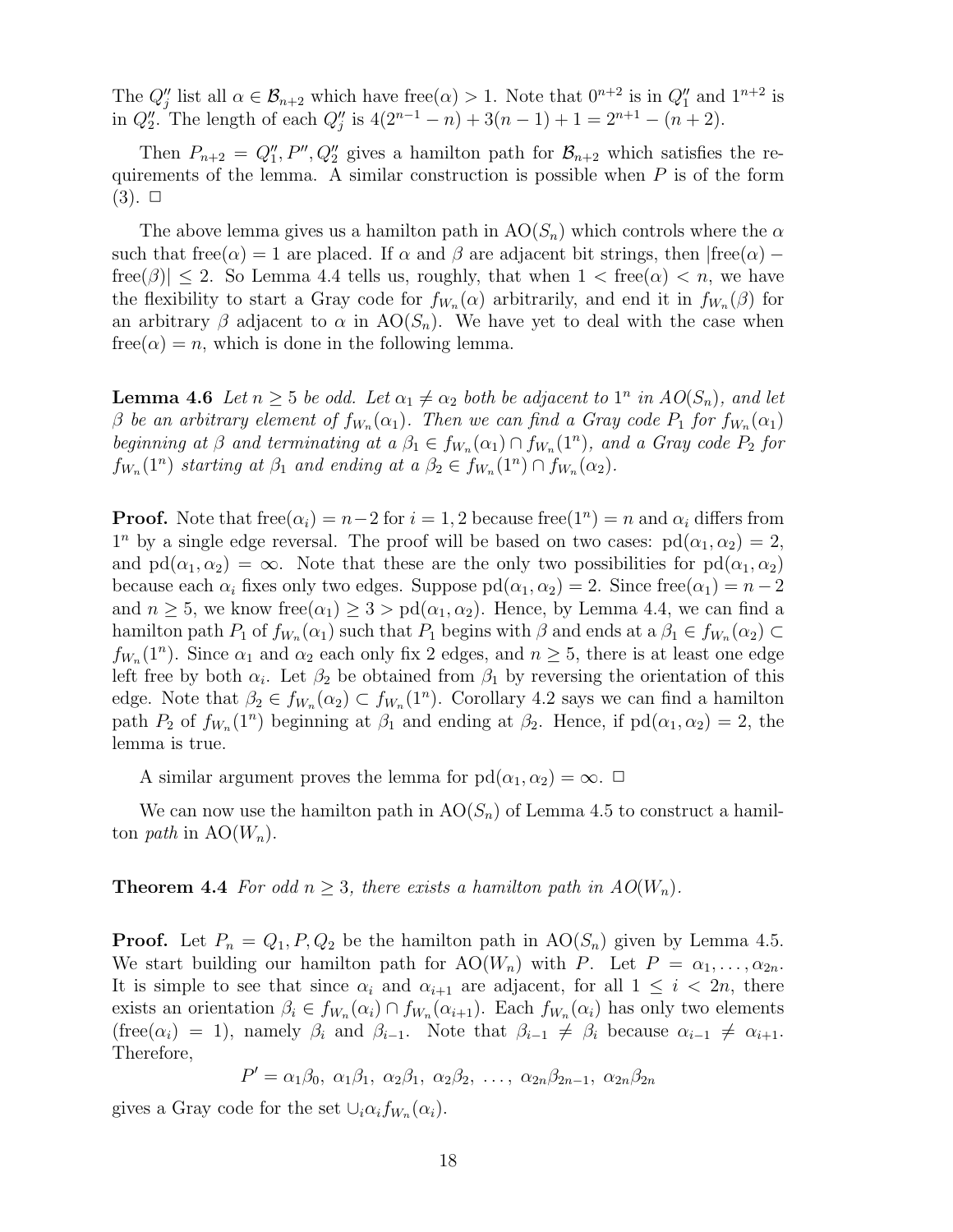If  $n = 3$ , then  $Q_1 = 000$  and  $Q_2 = 111$ . By Theorem 4.2 there exists a hamilton cycle C in AO( $C_3$ ). Let  $P_{111}$  be the Gray code for the set  $f_{W_3}(111)$  obtained from C by shifting C until it begins with  $\beta_{2n}$ . Let  $Q'_{2} = 111P_{111}$ . We similarly find  $Q'_{1} = 000P_{000}$ . Then  $Q'_1$ , P',  $Q'_2$  gives a hamilton path in AO( $W_3$ ).

Assume  $n > 3$ . For  $j = 1, 2$ , let  $Q_j = \gamma_{j,1}, \ldots, \gamma_{j,n_j}$ . The free edges of  $\alpha_{2n}$  are contained in the free edges of  $\gamma_{2,1}$ , so we see  $\beta_{2n} \in f_{W_n}(\gamma_{2,1})$ . If  $\gamma_{2,2} \neq 1^n$ , then since  $1 < \text{free}(\gamma_{2,1}) < n$ , by Lemma 4.4 we can find a Gray code  $P_{2,1}$  for  $f_{W_n}(\gamma_{2,1})$ starting at  $\beta_{2n}$  and ending at  $\beta_{2,1} \in f_{W_n}(\gamma_{2,1}) \cap f_{W_n}(\gamma_{2,2})$ . We continue this process of repeated applications of Lemma 4.4 until we reach i such that  $\gamma_{2,i+1} = 1^n$ , ie until the orientation before 1<sup>n</sup>. Lemma 4.6 will give us Gray codes  $P_{2,i}$  and  $P_{2,i+1}$  for  $f_{W_n}(\gamma_{2,i})$ and  $f_{W_n}(\gamma_{2,i+1}) = f_{W_n}(1^n)$ , respectively. By Lemma 4.6,  $P_{2,i+1}$  will terminate at a  $\beta_{2,i+1} \in f_{W_n}(\gamma_{2,i+2})$ . We can then return to using repeated applications of Lemma 4.4 to find a Gray code  $P_{2,j}$  for  $f_{W_n}(\gamma_{2,j})$  as j goes from  $i+2$  to  $n_2$ .

Note that

$$
Q'_2 = \gamma_{2,1} P_{2,1}, \ldots, \gamma_{2,n_2} P_{2,n_2}
$$

gives a Gray code for the set  $\cup_i \gamma_{2,i} f_{W_n}(\gamma_{2,i})$ . We can similarly work backwards from  $\alpha_1$  to get a Gray code  $Q'_1$  for the set  $\cup_i \gamma_{1,i} f_{W_n}(\gamma_{1,i})$ . Then  $Q'_1, P', Q'_2$  gives a hamilton path in AO $(W_n)$ .  $\Box$ 

Unfortunately, we have not been able to construct a hamilton cycle in  $AO(W_n)$ for odd  $n$ , although we strongly suspect one exists.

### 5 Conclusions

The ao-graph of a given graph may or may not be hamiltonian. There are certain graphs which give an ao-graph that has a parity problem, and cannot have a hamilton cycle. We have seen several such examples. In most of these cases, when we look at the same class of graphs when they do not have a parity problem, we have been able to construct a Gray code for the acyclic orientations.

A similar phenomenon occurs in Gray codes for linear extensions of posets. Ruskey [Ru92] conjectures that when there is no parity conflict in the linear extension problem, a Gray code always exists. We can make a similar conjecture about a Gray code for acyclic orientations.

In most of the cases presented here, this has proven to be true, the exception being the complete bipartite graph. When  $m, n > 1$  and  $2 \mid mn$ , Theorem 3.3 provides a proof that there exists a parity problem in  $AO(K_{m,n})$ . We have yet to discover a hamilton path or cycle in  $AO(K_{m,n})$  when m and n are both odd,  $m, n > 1$ .

Although the linear extension problem did sometimes have a parity problem, Pruesse and Ruskey [PR91] were able to construct a less restrictive Gray code. Instead of requiring that successive elements differ by a single edge in the linear extension graph, successive elements were allowed to differ by a path of length less than or equal to two. This relaxation was enough for a Gray code to always exist. We are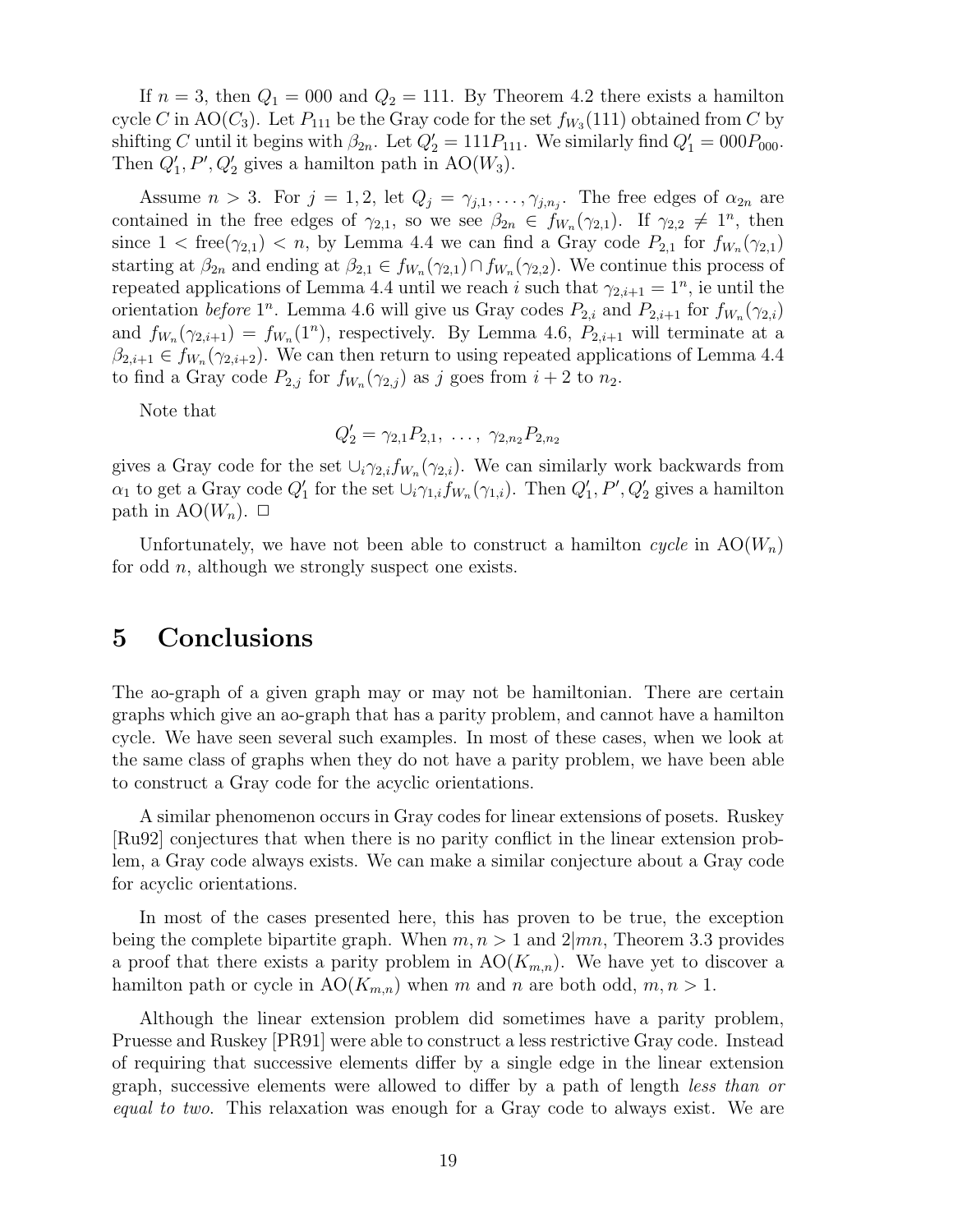able to do a similar modification to the acyclic orientation problem. If we relax the adjacency criterion and define two acyclic orientations to be adjacent if they differ by one or two edge reversals, we are able to construct a Gray code for listing the acyclic orientations of any graph [Sq].

Pruesse and Ruskey [PR91] were able to implement their construction efficiently, giving the first algorithm for listing linear extensions in constant average time per extension. We are investigating ways of implementing our relaxed Gray code for acyclic orientations in the hope of obtaining an efficient algorithm for listing acyclic orientations.

### References

- [BM76] J. A. Bondy and U. S. R. Murty, "Graph Theory with Applications," North-Holland (1976).
- [DE93] J. Donald and J. Elwin, "On the structure of the strong orientations of a graph," Discrete Mathematics, 6(1) (1993) 30-43.
- [Go80] M. C. Golumbic, "Algorithmic Graph Theory and Perfect Graphs," Academic Press (1980).
- [Gr53] F. Gray, "Pulse code communication," U.S. Patent 2632058 (1953).
- [Jo63] S. M. Johnson, "Generation of permutations by adjacent transpositions," Math. Comp., 17 (1963) 282-285.
- [Li86] N. Linial, "Hard enumeration problems in geometry and combinatorics," SIAM Journal on Algebraic and Discrete Methods, 7(2) (1986) 331-335.
- [LRR] J. M. Lucas, D. Roelants van Baronaigien, and F. Ruskey, "On Rotations and the generation of binary trees," preprint.
- [Pr86] O. Pretzel, "On reorienting graphs by pushing down maximal vertices," Order, 3 (1986) 135-153.
- [PR91] G. Pruesse and F. Ruskey, "Generating linear extensions fast," Technical Report DCS-159-IR, Department of Computer Science, University of Victoria (1991).
- [RSW] D. J. Rasmussen, C. D. Savage, and D. B. West, "Gray code enumeration of families of integer partitions," submitted.
- [Ru92] F. Ruskey, "Generating linear extensions of posets by transpositions," Journal of Combinatorial Theory B, 54 (1992) 77-101.
- [Sa89] C. D. Savage, "Gray code sequences of partitions," Journal of Algorithms 10(4) (1989) 1989.